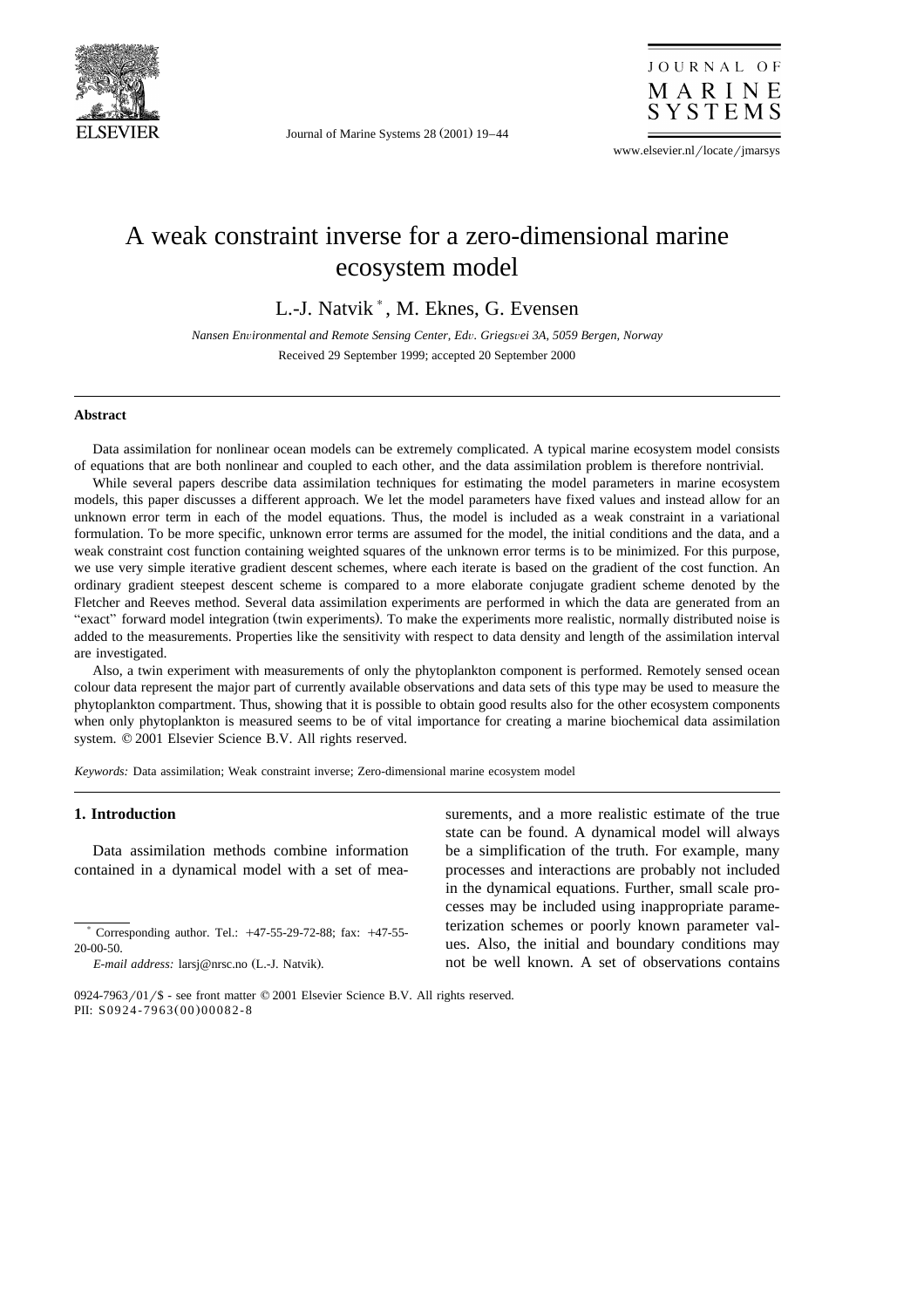information about the true ocean state. However, a data set may be sparse in space and time, and may not resolve small scale processes. Also, different sources of error have probably influenced the measurements. By combining all information available in a data assimilation scheme, one can expect to find a better estimate of the true field than the different sources of information provide by themselves.

Data assimilation for linear ocean models is well understood, see e.g. Bennett (1992). However, the extension to nonlinear dynamics is nontrivial. As a consequence of the chaotic behavior that can be seen in many nonlinear models, the data assimilation problem can become extremely complicated (Miller et al., 1994; Evensen, 1997). In this paper, an inverse problem for a very simple ecosystem model is discussed. It will be illustrated that nonlinearities in the dynamical model equations complicate the inverse problem, but that one still can find realistic estimates in many cases. In our twin experiments, we use an "exact" forward model integration as a reference solution, from which we also generate measurements, see Sections 4 and 5.

It is the parameter estimation problem that has received most attention in connection with data assimilation for ecosystem models. In fact, all of the following papers discuss data assimilation as a tool for estimating model parameters. In Spitz et al.  $(1998)$ , a variational adjoint method was used to assimilate both simulated data and data from the BATS (Bermuda Atlantic Time-series Study) site. An adjoint technique was also used by Lawson et al.  $(1995, 1996)$  in identical twin experiments. In Prunet et al.  $(1996a,b)$ , a variational integral (cost function) was minimized directly using an iterative Gauss– Newton scheme, and in Fasham and Evans (1995), a corresponding variational problem was solved using a gradient free conjugate direction method. Simulated annealing is another method used in parameter estimation experiments by Matear (1995) and Hurtt and Armstrong (1996). Finally, a Markov chain Monte Carlo method was investigated by Harmon and Challenor (1996), where a Metropolis–Hastings algorithm was implemented to sample the error statistics of the model parameters.

The motivation for developing parameter estimation techniques when assimilating data into ecosystem models is obvious since these models often

include a large number of parameters of more or less well known values. However, in this paper, the model parameters are kept fixed with predefined values. Thus, we do not investigate a parameter estimation problem. Instead, we let each of the model equations contain an unknown error term, and these error terms are then minimized in a least squares sense. That is, the model is regarded as not being perfect, and it is included in a variational formulation as a so-called weak constraint. This will be more fully explained in Section 2. A popular approach in physical oceanography has been to use a so-called strong constraint approximation. However, using the strongly nonlinear and coupled Lorenz model, Miller et al. (1994) reported an extreme sensitivity with respect to the initial conditions as a consequence of including the dynamics as a strong constraint (see also Section 5.4).

Data assimilation methods may be divided into two major groups, namely filtering and smoothing methods, see Gelb (1979) or Bennett (1992). In a true filter, information only from "present time" observations is used to get an improved estimate. Thus, a sequential algorithm can be formulated, where the dynamics are integrated forward in time and improved estimates are found at measurement times. In a smoothing method, an estimate is found based on information from both past and future observations.

In this paper a weak constraint formulation will be used to find a smoothing estimate. This approach has not yet been used in data assimilation experiments for ecosystem models. The representer method is an optimal smoothing method for linear dynamics, as one obtains an analyzed field as a forecast plus a linear combination of  $M_{obs}$  representers or influence functions, one for each measurement. Thus, the solution is a member of an  $M_{obs}$ -dimensional space. The representer technique is extensively explained in Bennett (1992), and also in Eknes and Evensen  $(1997)$ . For nonlinear dynamics, an iterative scheme can be used, where a linear inverse problem can be solved using the representer method in each iteration (Bennett and Thorburn, 1992; Evensen et al., 1998). However, it is believed that this approach will not handle too strong nonlinearities (Evensen et al., 1998), and other methods should be used in such cases.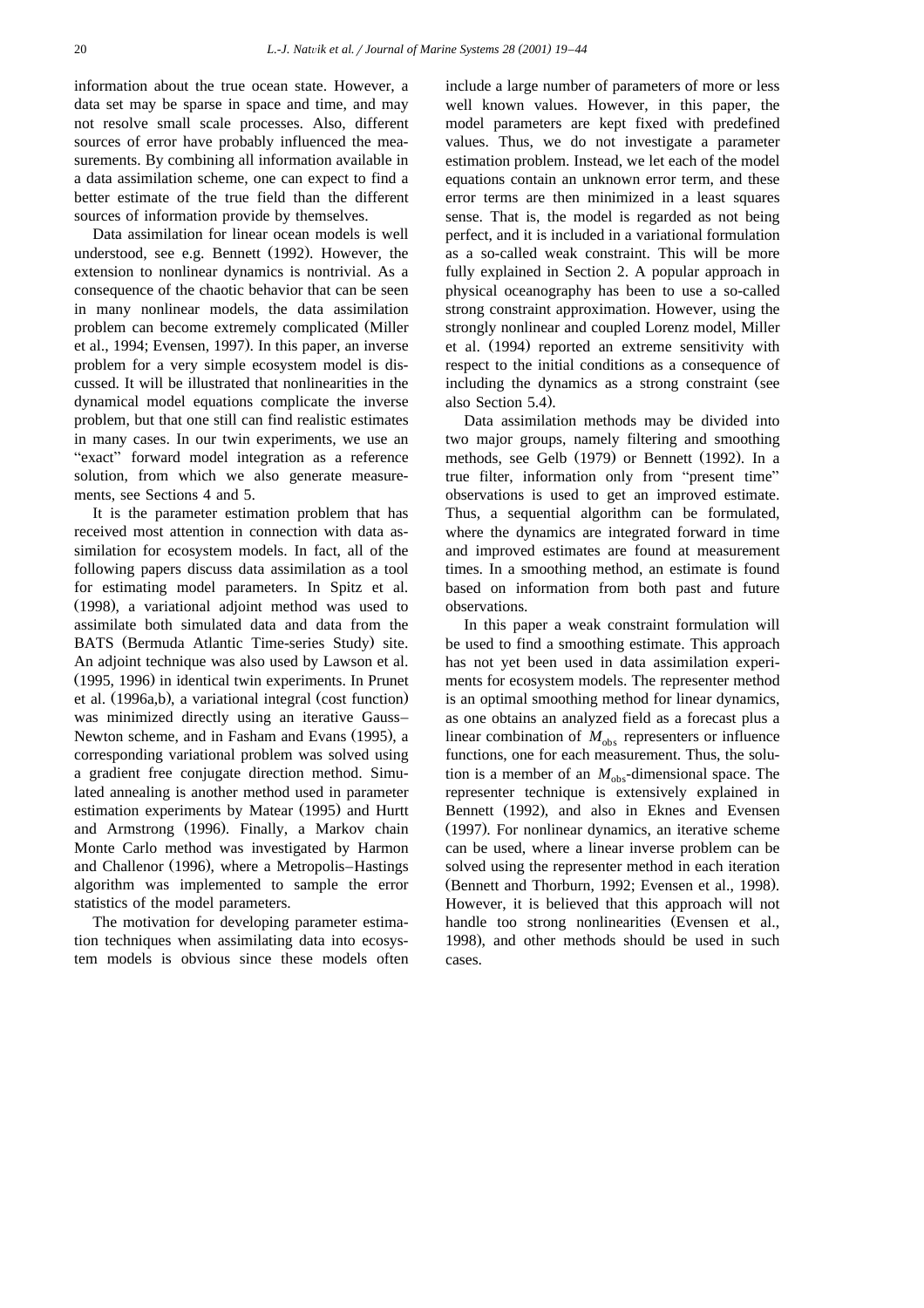We choose to minimize the weak constraint formulation directly using gradient descent methods, where the model solution as a function of time (and space) is treated as the control variable (see Section 3 for details). Two variants will be used, namely gradient steepest descent (GSD) and a conjugate gradient procedure denoted by the Fletcher and Reeves method (FR). Both methods are iterative, and the gradient with respect to the full discretized state has to be found in each iteration (The state vector  $\psi$ contains the discrete model variables on a finite time interval, see Section 3 for more information). Since our model (described in Appendix A) is very simple containing three ecosystem variables and being time dependent only, the evaluation of the gradient will be relatively simple (the gradient is given in Appendix B). Also, the numerical storage requirements will be moderate for a zero-dimensional approach (see Section 3). The gradient descent methods are relatively easy to implement. As will be seen Section 3, no model integrations are performed, instead a search direction calculated from the gradient is substituted at every iteration. A gradient descent procedure has previously been investigated by Evensen (1997) and Evensen and Fario (1997). They showed that the method worked well with the strongly nonlinear Lorenz model. A weakness is the possibility of convergence to a stationary point not being the global minimum. The main reasons for choosing gradient descent methods here are simplicity and the successful performance with the Lorenz model. For more information on optimization, see e.g. Shanno (1978), Gill et al. (1982), Minoux (1986) or Kincaid and Cheney (1991).

A model by Evans and Parslow (1985) will be used in this paper. It consists of one physical variable, the mixed layer depth *M*, as input, and three ecosystem variables, nutrients *N*, phytoplankton *P* and herbivores *H*, and is dependent of time only (zero dimensional). (Actually, light intensity is also used as a physical input as described in Appendix A). For our purpose, it is of interest to use a simple model. However, it should include the type of nonlinearities which are typical for more general ecosystem models. Thus, one should start with a simple and somewhat general model, and several assimilation experiments should be carried out before extensions to more elaborate ones are made. Note also that at this time there are not enough data to constrain all the variables in a multi-compartment model. The Evans and Parslow (1985) model describes a simple annual cycle of nutrients, phytoplankton and herbivores, a full description is given in Appendix A. It is convenient to define  $\Psi^{T}(t) = [N(t), P(t), H(t)].$ The coupled set of model Eqs.  $(23)$ – $(25)$  may then be written as

$$
\frac{\mathrm{d}\Psi}{\mathrm{d}t} = f(\Psi, t),\tag{1}
$$

where f contains the right hand sides of the equations.

In Section 2, the weak constraint formulation (cost function) is discussed, and a hypothesis about the prior statistics is given. The gradient descent methods used to minimize the cost function are described in Section 3. In Section 4, additional information about the prior statistics is given. Also, the setup of the twin experiments is explained in this section. Section 5 contains the description of the different experiments, where the main goal is to investigate how the nonlinearities in the dynamics complicate the inversion. To be more specific, it is interesting to see how close the inverse estimate is to the reference solution in the twin experiments. Properties like the sensitivity with respect to data density (Case 2) and length of the assimilation interval (Case 4) are investigated. Also, an experiment with measurements of phytoplankton only is discussed (Case 3). There are also three appendices. The model is summarized in Appendix A and the gradient is described in Appendix B. Finally, a list describing the nomenclature is given in Appendix C.

# **2. Inverse formulation**

In this section, the inverse formulation is introduced, mainly using the notation of Bennett (1992). The model equations are certainly not perfect, several assumptions were made when deriving them (for example, the model is zero-dimensional, it does not include more than three ecosystem compartments, the physical forcing is too simple to be realistic, etc.. Therefore, it is natural to allow for an unknown model error term or dynamical misfit in each of the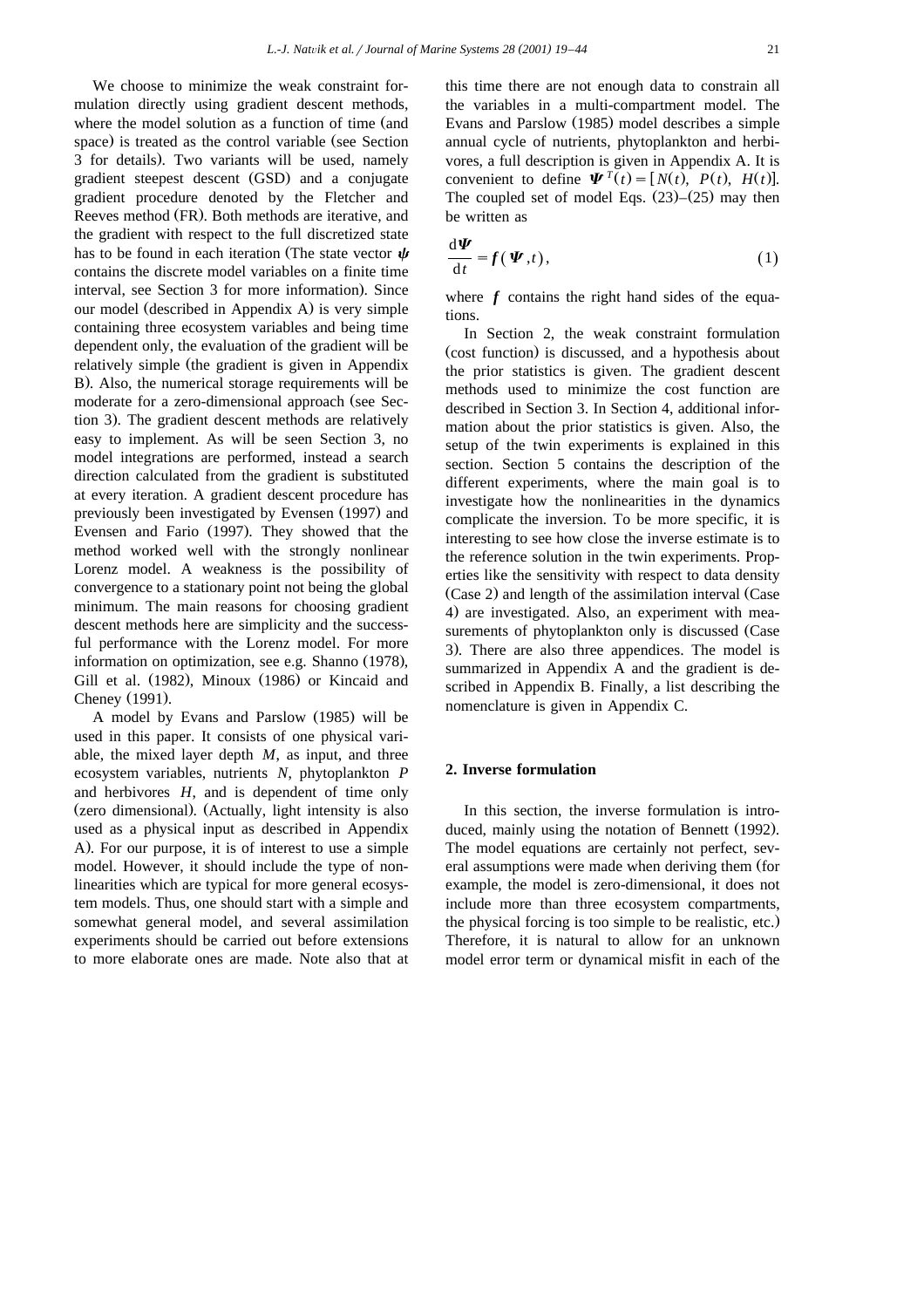model equations. The error terms are denoted by  $q^N$ ,  $q^P$  and  $q^H$ , and Eq. (1) now becomes

$$
\frac{\mathrm{d}\Psi}{\mathrm{d}t} = f(\Psi, t) + q(t),\tag{2}
$$

*Where*  $\mathbf{q}^T = [q^N, q^P, q^H].$ 

Unknown error terms  $\mathbf{a}^T = [a^N, a^P, a^H]$  for the initial conditions are also assumed

$$
\mathbf{\Psi}(0) = \mathbf{\Psi}_0 + \mathbf{a},\tag{3}
$$

where  $\Psi_0^T = [N_0, P_0, H_0]$  are first guess values for the initial conditions. The system of differential equations together with the initial conditions would have a unique solution if all the error terms were zero (or for any realization of the error terms). This is valid provided that the function  $f(\Psi, t)$  is bounded and continuous in *t* and Lipschitz continuous in the variables contained in  $\Psi$ , see e.g. Theorem 7.19 in Apostol (1969), or McOwen (1996).

Now, we assume that in addition to the dynamical model, a set of measurements **d** of the true solution is given. These are assumed to be linearly related to the model variables contained in  $\Psi$  by the measurement equation

$$
\mathbf{d} = \mathscr{L}[\Psi] + \boldsymbol{\epsilon},\tag{4}
$$

where  $\mathcal{L}$  is a vector of linear measurement functionals and  $\epsilon$  is a vector of unknown measurement errors.

If all the error terms were zero, the system (Eqs.  $(2)$  –(4)) would be over-determined. This is easily seen, since the initial value problem would have a unique solution that would not generally coincide with the data. The idea here is to allow for the errors to get the system under-determined, and then try to minimize them with a least squares procedure. This should provide a better estimate of the state variables than the dynamical model or the data can give when used separately, see e.g. Bennett (1992).

Additional information about the prior error statistics is introduced through a statistical hypothesis. It is assumed that the mean of the errors are zero, i.e.

$$
\overline{q(t)} = 0,\n\overline{a} = 0,\n\overline{\epsilon} = 0,
$$
\n(5)

and that the covariances are known as

$$
\overline{\mathbf{q}(t_1)\mathbf{q}^T(t_2)} = \mathbf{Q}_{\mathbf{q}\mathbf{q}}(t_1, t_2),
$$
  
\n
$$
\overline{\mathbf{a}\mathbf{a}^T} = \mathbf{Q}_{\mathbf{aa}},
$$
  
\n
$$
\overline{\epsilon \epsilon^T} = \mathbf{w}^{-1},
$$
\n(6)

where the overbar denotes ensemble averaging. Further, any cross-correlations between the different error terms  $q$ ,  $a$  and  $e$  are assumed to be zero. Allowing such cross-correlations would clearly make the cost function (defined below) much more complicated and could make the inversion more difficult. Also, it is certainly difficult enough to get good estimates of our prior error covariance matrices without dealing with cross-correlations. Setting the cross-correlations to zero is believed to be a realistic assumption in most cases. As long as the initial conditions are chosen independently of our data and model,  $\overline{a} \in \overline{a}$  and  $\overline{q}$  will probably be small. If the model errors **q** are essentially white in time, the initial conditions can even be chosen from a model spin-up using the same model without violating  $\overline{qa}$  $= 0$  too much. Further, as long as our data set has not been used to calibrate the model,  $q \epsilon = 0$  should be valid (when saying that the cross-covariances are small, we mean relative to the covariances  $(6)$ . In our twin experiments, we sample the errors of the measurements and initial conditions by adding random Gaussian noise to the "reference solution" (see Section 4). This is consistent with assuming that  $\overline{qa} = 0$ ,  $\overline{q\epsilon} = 0$  and  $\overline{a\epsilon} = 0$ .

Now, we wish to minimize the unknown error terms  $q(t)$ , **a** and  $\epsilon$  in the interval [0, *T'*]. To be more specific, this may be done by a weak constraint formulation, where the variational integral,

$$
\mathscr{J}[\boldsymbol{\Psi}] = \int_0^{T'} \int_0^{T'} \mathbf{q}^T(t_1) \mathbf{W}_{\mathbf{q}\mathbf{q}}(t_1, t_2) \mathbf{q}(t_2) dt_1 dt_2
$$

$$
+ \mathbf{a}^T \mathbf{W}_{\mathbf{a}\mathbf{a}} \mathbf{a} + \boldsymbol{\epsilon}^T \mathbf{w} \boldsymbol{\epsilon}, \qquad (7)
$$

where  $\mathcal{J}[\Psi]$  is the cost or penalty function, is to be minimized. In Eq. (7),  $W_{qq}$  and  $W_{aa}$  are the dynamical and the initial weight matrices, respectively. These are  $3\times3$  matrices where 3 corresponds to the number of variables. The measurement weight matrix, denoted by **w**, is  $M_{obs} \times M_{obs}$  where  $M_{obs}$  is the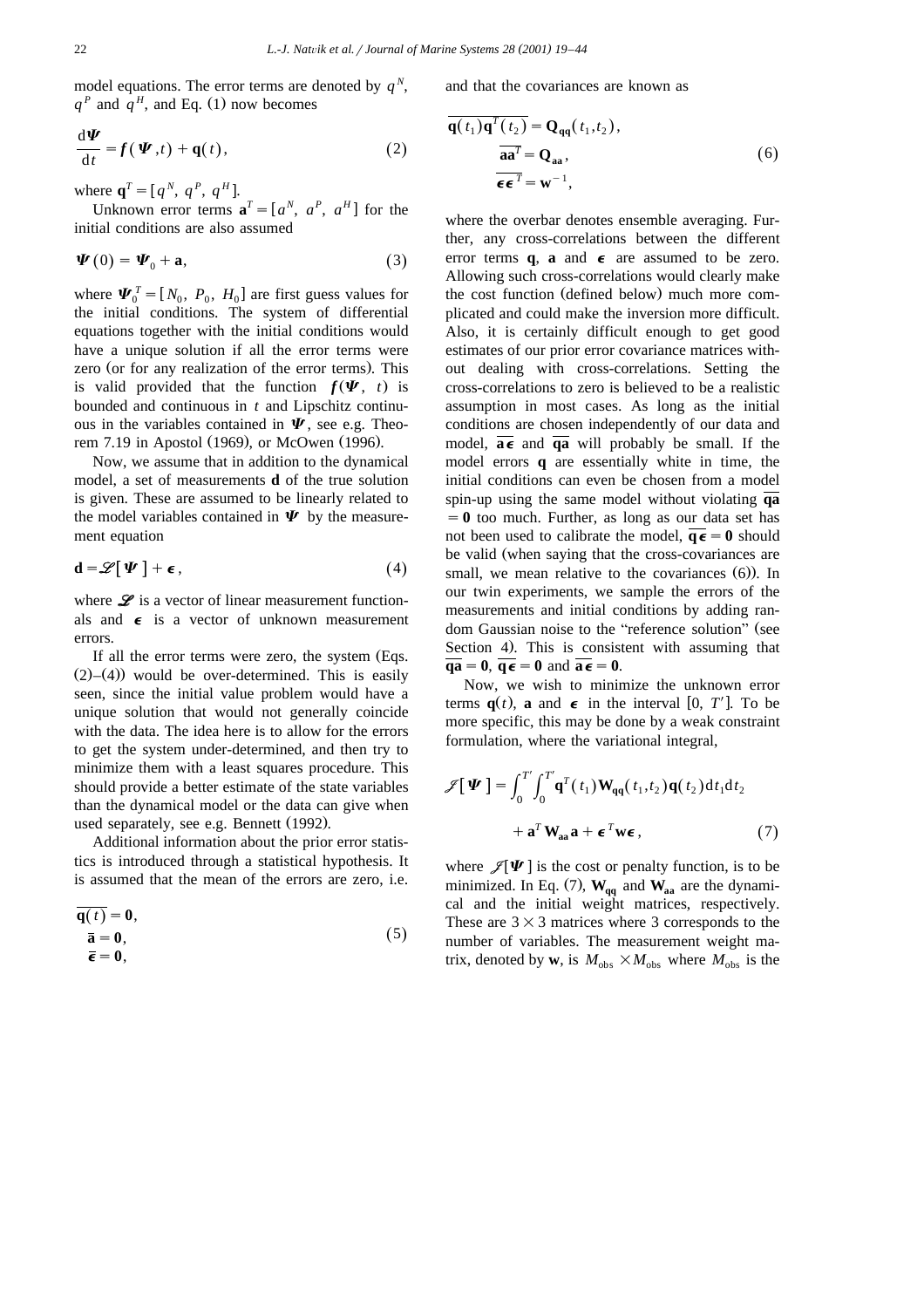number of measurements. The weights are symmetric and positive definite, see Bennett (1992) and Daley (1991). The dynamical weight  $W_{qq}$  is a functional inverse of the dynamical error covariance  $Q_{aa}$ . This means that

$$
\int_0^{T'} \mathbf{Q}_{qq}(t_1, t_2) \mathbf{W}_{qq}(t_2, t_3) dt_2 = \delta(t_1 - t_3), \quad (8)
$$

where  $\delta(t_1 - t_3)$  is a 3 × 3 identity matrix whenever  $t_1 = t_3$  and a 3 × 3 zero matrix whenever  $t_1 \neq t_3$ . Further,  $W_{\text{aa}}$  is the inverse of the initial error covariance matrix  $\mathbf{Q}_{\text{aa}}$  and **w** is the inverse of the measurement error covariance matrix  $w^{-1}$ . The penalty function defined above is a minimum error variance estimator (the weight matrices are defined as functional inverses of the corresponding error covariance matrices).

Note that other estimators than least squares could have been defined. The least squares formulation is, however, an attractive formulation for several reasons. For example, if the unknown error terms, **q**, **a** and  $\epsilon$ , are Gaussian, i.e. completely explained by the first two statistical moments mean and covariance, minimizing the penalty function  $(7)$  is equivalent to maximizing the multi-variate probability function defined as

$$
p(\mathscr{J}[\Psi]) = A_{\mathscr{J}} e^{-\mathscr{I}[\Psi]},\tag{9}
$$

where  $A_{\ell}$  is a normalizing constant. Note that whenever the errors fail to be normally distributed,  $\mathscr F$  is still the minimum error variance, but no longer the maximum likelihood estimate. Further, some solution methods require that the Euler–Lagrange equations are derived. This is possible from the above cost function  $\mathscr F$  and the use of the fundamental lemma of calculus of variations (Courant and Hilbert, 1953). In this paper, gradient descent methods, which minimize the cost function directly, are used. By a proper choice of weights, the smoothness of  $\mathscr I$  is ensured and the gradient exists everywhere. For more information on inverse methods and data assimilation, see e.g. Gelb (1979), Jazwinski (1970) or Bennett (1992).

### **3. Numerical solution methods**

As said before, the weak constraint formulation will be minimized directly using gradient descent methods, where the model solution as a function of time is treated as the control variable. We start by discretizing the model variables, i.e. let  $\psi$  be a vector containing the variables *N*, *P* and *H* at every time step of a finite time interval.

As mentioned in Section 1, two algorithms for minimizing  $\mathscr F$  will be described, namely gradient steepest descent (GSD) and the Fletcher and Reeves method (FR). Gradient steepest descent is a very simple method, but a slow convergence is seen in many cases, and this is the main reason for comparing it to a conjugate gradient method having better convergence properties.

As in Minoux (1986), global convergence means that no matter starting point, the algorithm converges to a point where a necessary optimality condition is satisfied. This condition is normally  $\nabla \mathcal{J} = \mathbf{0}$ , as is the case here. Note that if  $\mathcal J$  is continuously differentiable and convex, the stationarity condition above is both necessary and sufficient to ensure the point to be a global minimum (Minoux, 1986). Remember that the weights in the cost function are positive definite. For linear dynamics, *f* is linear and therefore all the terms of  $\mathscr J$  are quadratic. Since all positive definite quadratic forms are convex, they have a unique global minimum. However, when *f* is nonlinear as here, the dynamical term is nonquadratic.

So, generally the methods used are only capable of finding a stationary point of  $\mathcal{J}$ . The nonlinear dynamical term may not destroy convergence to the global minimum as long as it is small, i.e. the dynamical weight  $W_{qq}$  is small compared to the others. Whenever  $W_{qq}^{11}$  is too large, however, the procedure may only capture a point of stationarity.

The gradient descent procedures are iterative, where a descent or search direction  $s_i$  and a step length  $\lambda_i$  are found at every iteration. The new state is given as  $\psi_{l+1} = \psi_l + \lambda_l s_l$ , where  $\psi_l$  contains the state variables  $N_l$ ,  $P_l$  and  $H_l$  at every time step for a given iteration *l*. Thus, no model integrations are needed. The search direction is based on the gradient of the cost function with respect to the full state contained in  $\psi$ . The gradient may be written as

$$
\nabla_{\boldsymbol{\psi}} \mathscr{J}_{N'}[\boldsymbol{\psi}], \qquad (10)
$$

where the subscript  $N'$  denotes the number of discrete points in the time interval. The gradient for our model is given in Appendix B.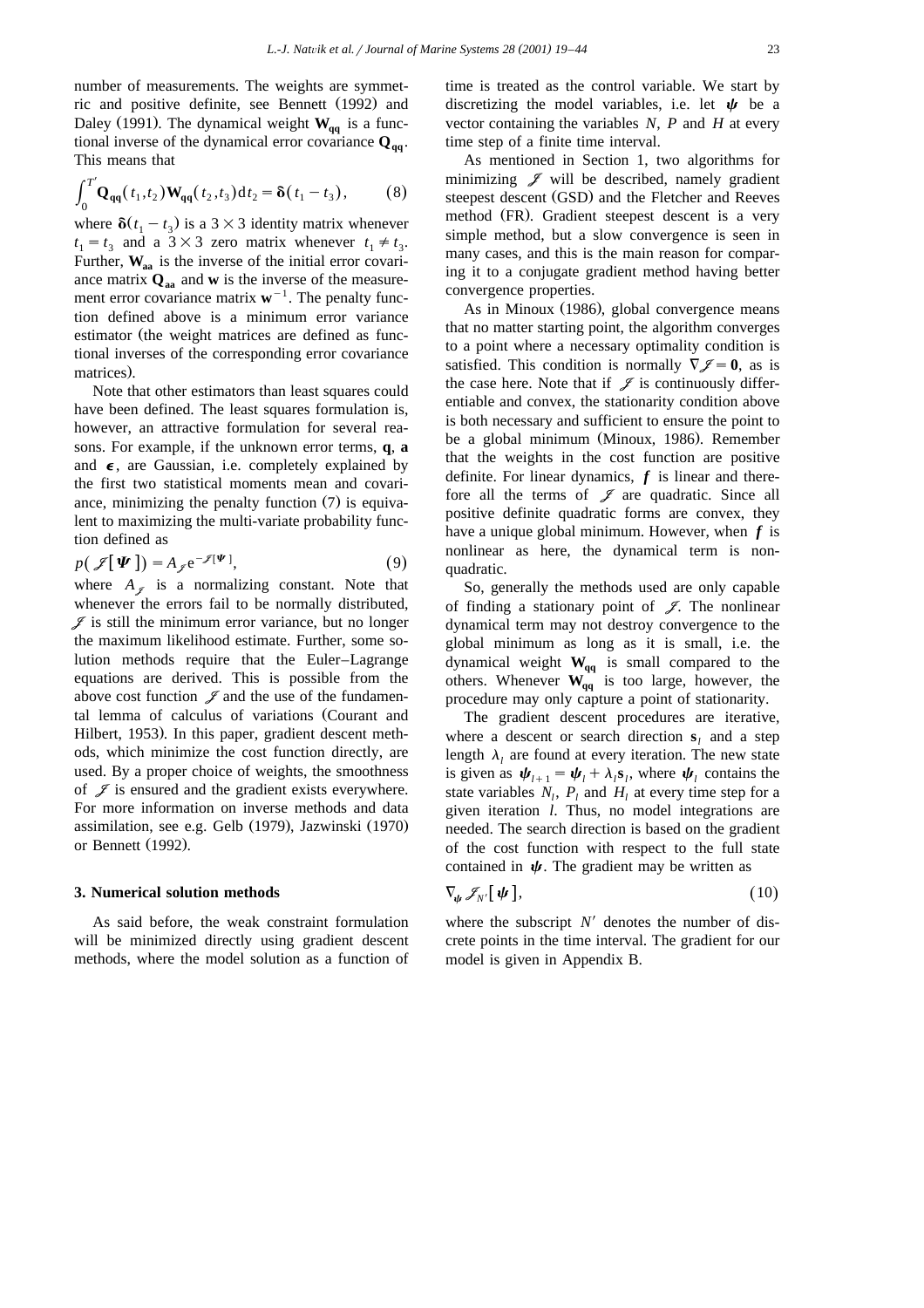Simple finite difference formulas are used for the derivatives in the model equations. For the time derivatives of a scalar function  $\phi(t)$ , the approximation is centered in the interior, i.e.

$$
\frac{\mathrm{d}\,\phi}{\mathrm{d}t}\bigg|_{t_i} = \frac{\phi_{i+1} - \phi_{i-1}}{2\,\Delta\,t} + \mathscr{O}(\Delta t^2). \tag{11}
$$

At the end points, one-sided differences are used.

A direction **s** , along which the directional deriva- *<sup>l</sup>* tive is negative, is called a descent direction. By Taylor expanding the cost function, it is easy to see that  $\mathscr{J}_{N'}(\psi_l + \lambda_l \mathbf{s}_l) \lt \mathscr{J}_{N'}(\psi_l)$  if  $\lambda_l$  is sufficiently small. That is,  $\mathcal{J}_{N'}$  is reduced along  $s_l$ .

In the gradient steepest descent method (GSD), the search direction  $s_i$  is simply chosen to be in the direction of the negative gradient (see e.g. Minoux  $(1986)$  or Kincaid and Cheney  $(1991)$ ). Further, the so-called "Goldstein criteria" are used to determine the step length  $\lambda_i$  (Goldstein, 1967),

$$
\mathscr{J}_{N'}(\boldsymbol{\psi}_l + \lambda_l \mathbf{s}_l) \leq \mathscr{J}_{N'}(\boldsymbol{\psi}_l) + \kappa_1 \lambda_l (\nabla \mathscr{J}_{N'}(\boldsymbol{\psi}_l))^{T} \mathbf{s}_l,
$$
\n(12)  
\n
$$
\mathscr{J}_{N'}(\boldsymbol{\psi}_l + \lambda_l \mathbf{s}_l) \geq \mathscr{J}_{N'}(\boldsymbol{\psi}_l) + \kappa_2 \lambda_l (\nabla \mathscr{J}_{N'}(\boldsymbol{\psi}_l))^{T} \mathbf{s}_l,
$$
\n(13)

where  $\kappa_1 \in [0,1)$  and  $\kappa_2 \in (\kappa_1,1)$ . These criteria take into account that a too large  $\lambda_i$  may lead to oscillatory behavior, while a too small may lead to premature convergence.

The conjugate gradient scheme chosen is denoted by the Fletcher and Reeves method (FR) (Fletcher

and Reaves, 1964). This particular method corresponds to a particular choice of the parameter  $\beta$ below. The search direction at step *l* is given by

$$
\mathbf{s}_{l} = -\nabla \mathcal{J}_{N'}(\boldsymbol{\psi}_{l}) + \beta_{l} \mathbf{s}_{l-1}, \qquad (14)
$$

where  $\beta_l$  in the Fletcher–Reeves method is chosen as

$$
\beta_{l} = \frac{\left(\nabla \mathcal{J}_{N'}(\boldsymbol{\psi}_{l})\right)^{T} \left(\nabla \mathcal{J}_{N'}(\boldsymbol{\psi}_{l})\right)}{\left(\nabla \mathcal{J}_{N'}(\boldsymbol{\psi}_{l-1})\right)^{T} \left(\nabla \mathcal{J}_{N'}(\boldsymbol{\psi}_{l-1})\right)}.
$$
\n(15)

The initial search direction  $s_0$  is chosen to be the negative gradient. Further, a one-dimensional minimizer is used to find a  $\lambda_l$  at every iteration step *l* of FR.

At each step of GSD, a lower value of  $\mathscr{J}_{N'}$  is obtained, so the method provides a decreasing sequence. Since  $\mathcal{J}_{N'} \geq 0$  (bounded from below), we know that the algorithm must converge globally to a stationary limit point. That is, the routine will always converge no matter starting point (the term "global" refers to this), but it may stop in any stationary point, i.e. in any local minimum or saddle point. Note that the Goldstein criteria provide a step length small enough to ensure the descent property (Minoux, 1986). To ensure global convergence of the FR method, the algorithm is restarted with the value of the negative gradient; global convergence now follows from the GSD case (Minoux, 1986). (Restarting means that the search direction is chosen to be just the negative gradient every time the number of itera-

Table 1

Approximate storage requirements (RAM) for marine ecosystem models implemented with GSD and FR (32-bit machine)

|                         | Numerical scheme <sup>a</sup> | <b>GSD</b>           | FR                   |
|-------------------------|-------------------------------|----------------------|----------------------|
| Zero-dimensional model  | Specified storage             | 2mn.                 | 3mn,                 |
|                         | Number of variables           | $6*10^3$             | $9 * 10^3$           |
|                         | Computer resources            | 24 Kbytes            | 36 Kbytes            |
| One-dimensional model   | Specified storage             | $2mn, n$ ,           | $3mn_1n_2$           |
|                         | Number of variables           | $1.2 * 105$          | $1.8 * 10^5$         |
|                         | Computer resources            | $\approx 0.5$ Mbytes | $\approx 0.7$ Mbytes |
| Three-dimensional model | Specified storage             | $2mn_t n_x n_y n_z$  | $3mn_t n_x n_y n_z$  |
|                         | Number of variables           | $2.7 * 10^9$         | $4.1 * 10^{9}$       |
|                         | Computer resources            | $\approx$ 11 Gbytes  | $\approx 16$ Gbytes  |

 $^{\alpha}$ *m*—number of model variables;  $n_x$ ,  $n_y$ ,  $n_z$ —number of grid points, horizontal and vertical directions;  $n_t$ —number of grid points, time grid. It has been assumed that:  $m = 3$ ,  $n_x = n_y = 150$ ,  $n_z = 20$  and  $n_t = 10^3$ .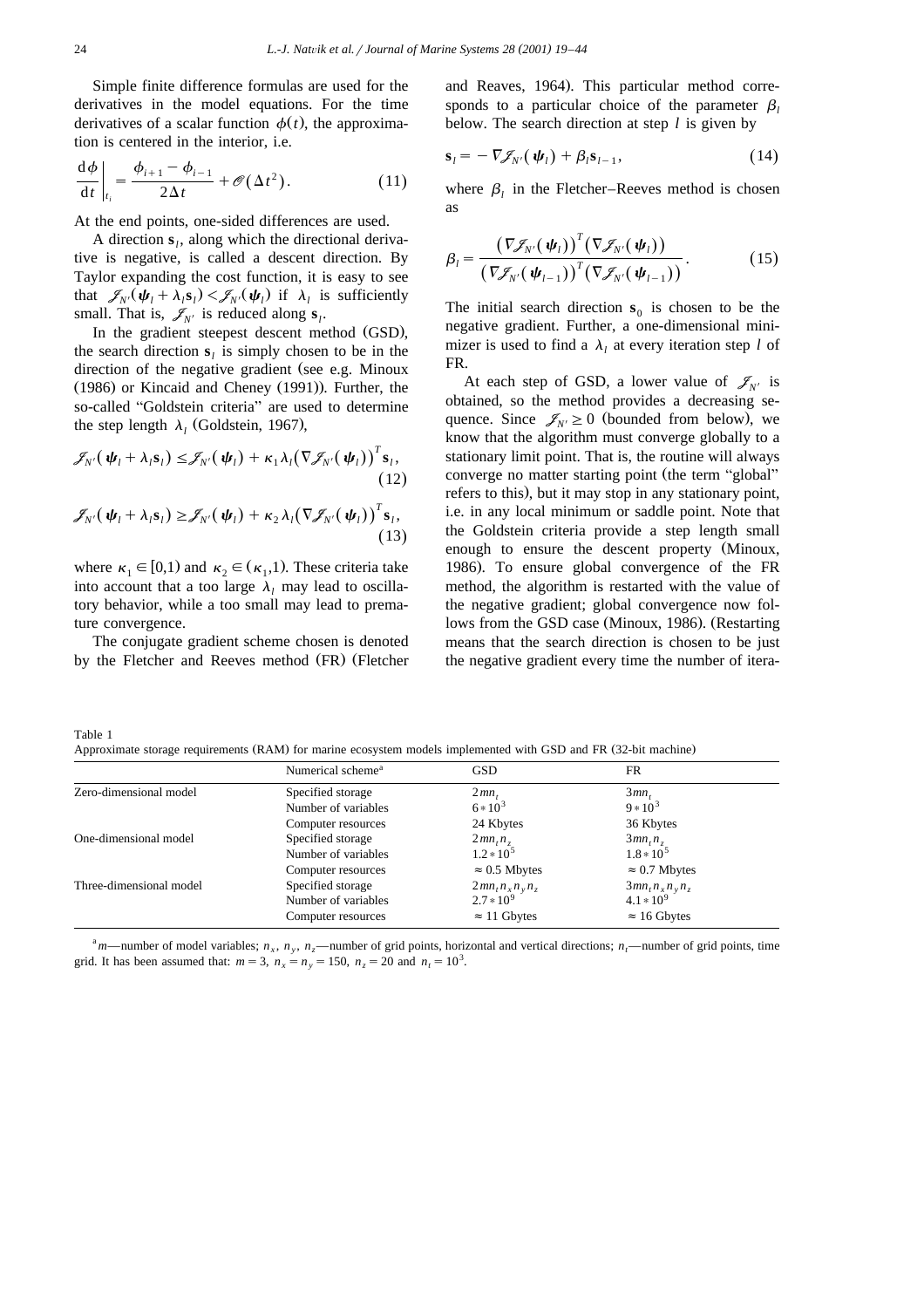tions reach the value of a predefined restarting parameter).

It is seen that the GSD method requires a storage  $(RAM)$  of order  $2mN'$  variables, where *m* is the number of model equations and  $N<sup>′</sup>$  is the number of grid points. These are needed for the storage of  $\psi$ and  $\nabla \mathcal{J}_{N'}(\psi)$  at each iteration step *l*. The FR scheme requires  $3mN'$  variables for the storage of the search direction  $s_l$ , the state vector  $\psi_l$  and the gradient  $\nabla \mathscr{J}_{N'}(\psi)$ . The storage requirements are summarized in Table 1 for our zero-dimensional approach, together with eventual extensions to one-dimensional and three-dimensional models. It is observed that the storage requirements for the three-dimensional case are somewhat inconvenient; remember that local variables come in addition. However, a strength of the weak constraint formulation is that it has the property of forgetting very past and very future information. Therefore, there is a possibility of solving a problem in local time intervals, and using the final conditions in one assimilation as initial conditions for the next.

#### **4. Error covariances and weights**

The discrete dynamical weight  $W_{qq}(i, j)$  is generally varying for any pair  $(i, j)$ . However, it is not a realistic task to find estimates of covariances (weights) between all discrete points  $i$  and  $j$ . This would also require storage of one  $3\times3$  matrix for each pair  $(i, j)$ . One approximation is to assume that  $W_{qq}(i, j) \approx W_{qq}(|i - j|)$ , i.e. the weights are only dependent of the distance between points *i* and *j*. Here we choose to remove the time correlation in the dynamical weight, i.e.

$$
\mathbf{W}_{qq}(i,j) = \hat{\mathbf{W}}_{qq} \delta(i-j), \qquad (16)
$$

where  $\hat{W}_{qq}$  is a constant 3  $\times$  3 matrix and  $\delta(i-j)$  is Dirac's delta function. This must, however, be regarded as an over-simplification, and to increase the time regularity, a smooth field constraint,

$$
\mathscr{J}_{N'}^{S}[\boldsymbol{\psi}] = \Delta t \sum_{i=1}^{N'} \boldsymbol{\eta}_{i}^{T} \mathbf{W}_{\boldsymbol{\eta} \boldsymbol{\eta}} \boldsymbol{\eta}_{i},
$$
\n(17)

is added to the cost functional. In this expression,  $\boldsymbol{\eta}_i^T = (\eta_i^N, \eta_i^P, \eta_i^H)$  and contains the second order time derivatives of the model variables which are approximated by finite difference formulas.

To conclude, the time correlation in the general  $W_{qq}(i, j)$  has been removed, and the time regularity is accounted for by including the term  $(Eq. (17))$  in the cost function. However, note that we are seeking smooth fields *N*, *P* and *H* instead of smooth errors by using the smoothing norm  $(Eq. (17))$ . At least for linear dynamics, there is a unique correspondence between an error covariance matrix and a smoothing norm (McIntosh, 1990). This suggests that the dynamical error terms should have been used in the smoothing norm. However, note that by applying the smoothing norm to the model variables instead, the conditioning of the gradient descent methods will be improved since only smooth functions are searched for (non-smooth  $N$ ,  $P$  and  $H$  are not realistic). Further, it is believed that the auto-correlation function for each of the dynamical misfits is similar to the corresponding function for the inverse estimate since the dynamical error terms are strongly dependent on the model solution. Thus, the smoothing weights contained in  $W_{\eta\eta}$  correspond to auto-correlation functions for the model state which in turn should be similar to the auto-correlation functions for the dynamical misfit terms since they are functions of the model state.

To generate measurements, the model equations were integrated forward in time using a standard ODE-solver (Hindmarsh, 1983), and data points were picked directly from the solution curves. To make the experiments more realistic, normally distributed noise was added to the measurements. Since the model equations were solved with a quite high accuracy  $(10^{-6}$  mmol m<sup>-3</sup> for all three variables), the solution curves may be taken as the "true" state. In this way, the error statistics are known in advance, and it is interesting to see how well the data assimilation methods are capable of recreating the "true" solution curves. This procedure is often referred to as a twin experiment in the literature, and it is simply a tool for testing if a data assimilation method is able to capture a "true" (known) state. One might argue that this procedure is not very useful because it does not imply that the data assimilation method will work for real measurements. In particular, one might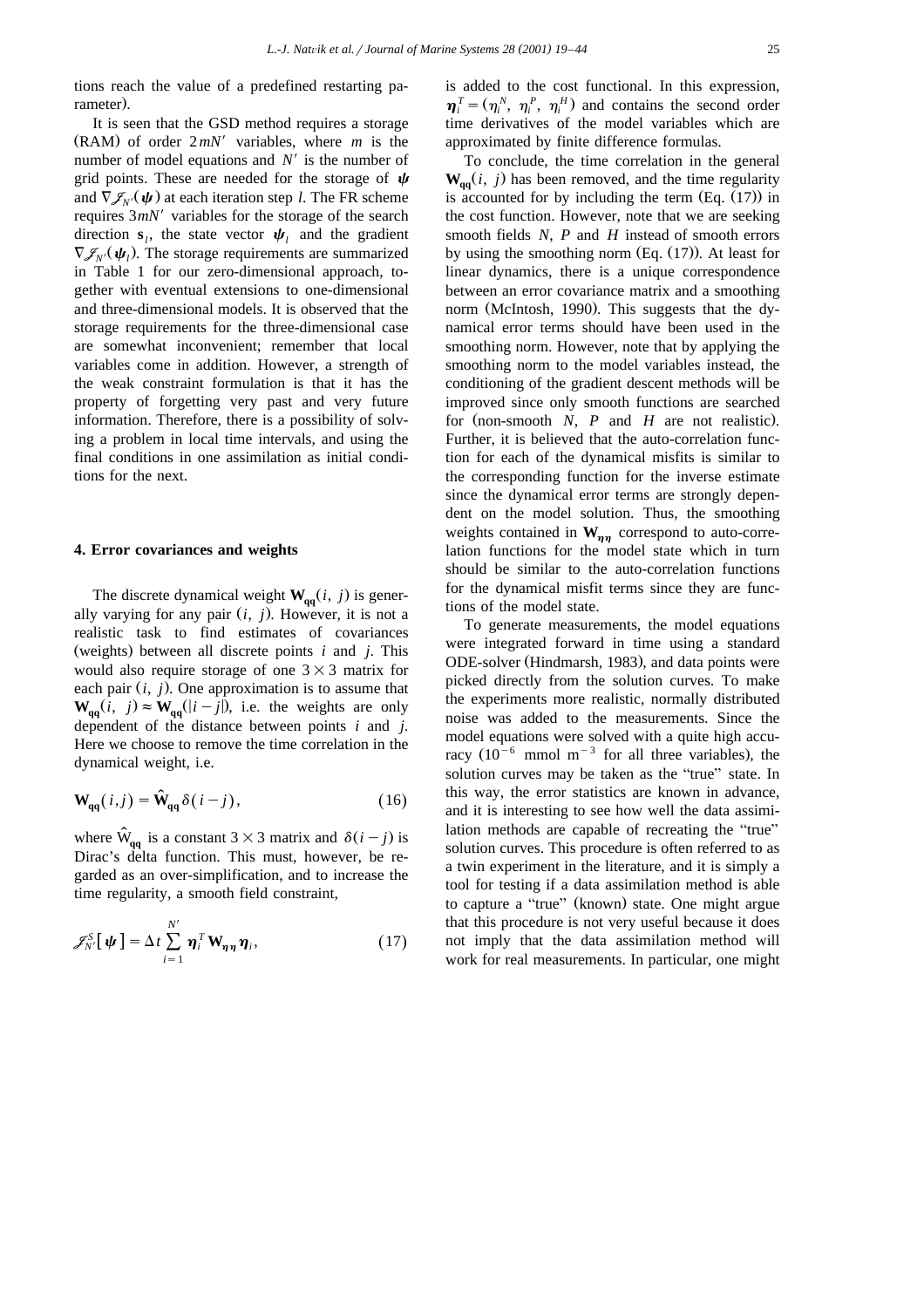ask questions about the statistical hypothesis in the real case. However, these are problems that have to be dealt with after the twin experiments have been executed successfully. Of course, the prior statistical hypothesis may have to be changed for a real data set, and it should be based on an analysis of the data set used. It must be expected that a too poor hypothesis will cause a breakdown of the data assimilation method. The twin experiments give a good indication of how the method will work when the prior statistics are chosen in a consistent way.

The model was first spun up by integrating it for a 3-year period, and the end conditions were then used as initial conditions for all the experiments. In Evans and Parslow (1985), it was verified that the model entered a stable cycle after a long time run, and we found that realistic annual cycle initial conditions are provided at the end of the third year, when a stable cycle is obtained.

The smoothing, the initial and the measurement weight matrices will all be assumed diagonal. That  $W_{\eta\eta}$  is diagonal corresponds to the assumption that each of the variables are to be smooth, but that the smoothness of one variable is not correlated to the smoothness of another. It is believed that such off-diagonal terms are small (compared to the diagonal terms) and therefore may be set to zero. In our twin

experiments, the second order derivatives can be found from the "reference solution". Assuming  $W_{\infty}$ to be diagonal implies that the errors of the initial conditions are uncorrelated. That is, the error  $a^N$  is not correlated to the errors  $a^P$  and  $a^H$ . A diagonal **w** implies that the measurement errors are uncorrelated. This means that the error  $\epsilon^N$  in point *i* is uncorrelated to  $\epsilon^P$  and  $\epsilon^H$  in point *i* and in all other points, and also uncorrelated to  $\epsilon^N$  in all points different from *i*. Choosing  $W_{aa}$  and **w** diagonal is consistent with sampling the initial conditions and the measurements from the reference solution and then adding independent Gaussian errors. As said before, for experiments with real measurements, different prior statistics must be specified through an analysis of the data set used.

We chose the set of weights shown in Table 2. For the measurement and initial weights, corresponding standard deviations are also given, the errors in the measurements may also be viewed in later figures where both the reference solution and the measurements are plotted. The values in Table 2 were obtained in the following way. In our twin experiments, we sampled the measurements by adding Gaussian noise with a known (predefined) variance to the reference solution. In the same way, the initial condition was sampled by adding noise to the first

Table 2 The weights

| Weight matrix | Part of weight mat. | Symbol                                     | Value [unit]                                                         | Std. dev. [unit]                          |
|---------------|---------------------|--------------------------------------------|----------------------------------------------------------------------|-------------------------------------------|
| First guess   | N                   | $\mathbf{W}_{fg}^{11}$                     | $1.0$ [(m mol m <sup>-3</sup> ) <sup>-2</sup> ]                      | 1.0 [m mol m <sup><math>-3</math></sup> ] |
|               | P                   | $\mathbf{W}_{fg}^{22}$                     | 2.0 [(m mol m <sup>-3</sup> ) <sup>-2</sup> ]                        | $\approx 0.7$ [m mol m <sup>-3</sup> ]    |
|               | H                   | $\mathbf{W}_{fg}^{33}$                     | $1.5$ [(m mol m <sup>-3</sup> ) <sup>-2</sup> ]                      | $\approx 0.8$ [m mol m <sup>-3</sup> ]    |
| Smoothing     | Smoothing of $N$    | $\mathbf{W}_{\bm{\eta}\bm{\eta}}^{11}$     | 47,000.0 [(m mol m <sup>-3</sup> day <sup>-2</sup> ) <sup>-2</sup> ] |                                           |
|               | Smoothing of $P$    | $W_{\eta\eta}^{22}$                        | 49,000.0 [(m mol m <sup>-3</sup> day <sup>-2</sup> ) <sup>-2</sup> ] |                                           |
|               | Smoothing of $H$    | $W_{\eta\eta}^{33}$                        | 49,000.0 [(m mol m <sup>-3</sup> day <sup>-2</sup> ) <sup>-2</sup> ] |                                           |
| Measurement   | N                   | $\mathbf{w}^{11}$                          | $1700.0$ [(m mol m <sup>-3</sup> ) <sup>-2</sup> ]                   | $\approx 0.024$ [m mol m <sup>-3</sup> ]  |
|               | P                   | $\mathbf{w}^{22}$                          | $1700.0$ [(m mol m <sup>-3</sup> ) <sup>-2</sup> ]                   | $\approx 0.024$ [m mol m <sup>-3</sup> ]  |
|               | H                   | $\mathbf{w}^{33}$                          | 1900.0 [(m mol m <sup>-3</sup> ) <sup>-2</sup> ]                     | $\approx 0.023$ [m mol m <sup>-3</sup> ]  |
| Initial       | N                   | $\mathbf{W}_{aa}^{11}$                     | 1700.0 [(m mol m <sup>-3</sup> ) <sup>-2</sup> ]                     | $\approx 0.024$ [m mol m <sup>-3</sup> ]  |
|               | $\boldsymbol{P}$    | $\overline{\mathbf{W}}_{aa}^{22}$          | $1700.0$ [(m mol m <sup>-3</sup> ) <sup>-2</sup> ]                   | $\approx 0.024$ [m mol m <sup>-3</sup> ]  |
|               | H                   | $\overline{\mathbf{W}}_{aa}^{33}$          | 1900.0 [(m mol m <sup>-3</sup> ) <sup>-2</sup> ]                     | $\approx 0.023$ [m mol m <sup>-3</sup> ]  |
| Dynamical     | scalar part         | $\rho_{qq}$                                | Eq. $(20)$                                                           |                                           |
|               | matrix part         | $\hat{\mathbf{W}}_{\mathbf{q}\mathbf{q}}'$ | Eq. $(20)$                                                           |                                           |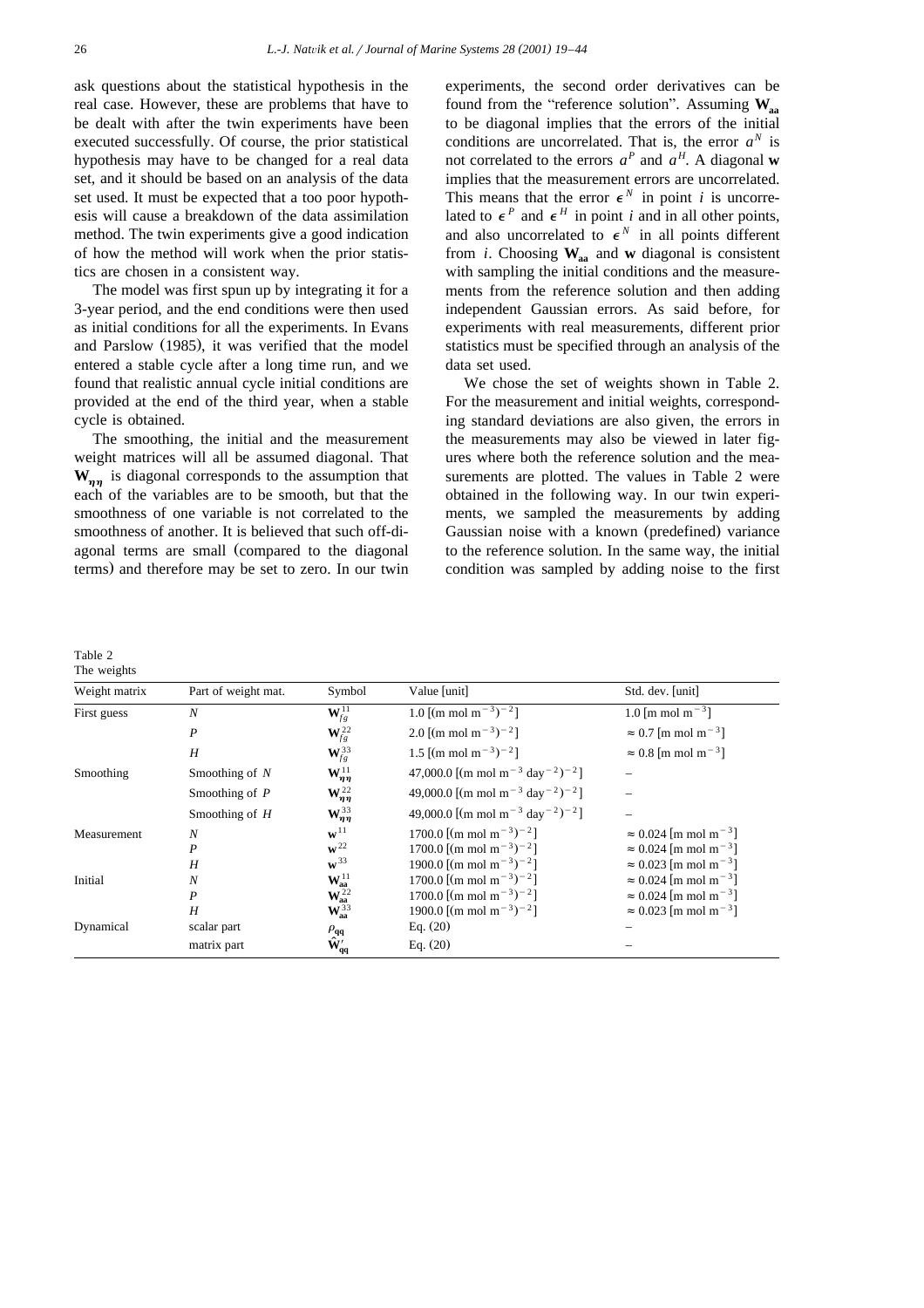guess initial condition found from the 3-year model spin up. The dynamical weight  $\hat{W}_{qa}$  will be explained below. Finally, the smoothing weights were adjusted to get the smoothness consistent with the reference solution.

Choosing the dynamical weight  $\hat{W}_{qa}$  to be diagonal is probably not correct since the system is coupled. A more consistent weight matrix will be based on the "true" state. First, remember that the dynamical error covariance is defined as

$$
\hat{\mathbf{Q}}_{\mathbf{qq}} = \overline{\mathbf{qq}^T}.\tag{18}
$$

Further, since the true state is based on a quite accurate ODE-solver  $(10^{-6}$  mmol m<sup>-3</sup> for all three variables), the main contribution for the discrete dynamical errors  $q_i^N$ ,  $q_i^P$  and  $q_i^H$  are due to the approximate finite difference formulas used for the derivatives. Now, the errors in the discrete time *i* may be found by inserting the true state directly into the discrete forms of Eqs.  $(2)$ , where the derivatives are approximated by finite difference formulas. That is, the reference solution can be inserted into

$$
\mathbf{q}_i = \left(\frac{\mathrm{d}\boldsymbol{\varPsi}_i}{\mathrm{d}t}\right) - \boldsymbol{f}_i,\tag{19}
$$

where a finite difference formula is used for the derivative and  $f_i^T = (f_N, f_P, f_H)_i$ . Evaluating the error terms over a long time interval makes it possible to compute  $\hat{\mathbf{Q}}_{\mathbf{q}\mathbf{q}}$ , and the inverse of this should give a consistent weight matrix  $\hat{W}_{qq}$ . A 5-year run of the model from the annual cycle initial conditions was performed, and the dynamical errors were estimated at every time step of the assimilation interval, i.e.  $\Delta t = 0.5d$  (the covariance is clearly dependent on the time step). Finally, the covariance matrix was inverted, and the resulting weight matrix for our model was given by

$$
\hat{\mathbf{W}}_{qq} = \hat{\mathbf{W}}'_{qq} \rho_{qq}
$$
\n
$$
= \begin{pmatrix}\n0.3270 & 0.6743 & 1.1246 \\
0.6743 & 1.5019 & 2.4735 \\
1.1246 & 2.4735 & 4.0837\n\end{pmatrix} * 10^{10}.
$$
\n(20)

Mainly the constant  $\rho_{qq}$  outside the matrix was changed if  $\Delta t$  was changed (see Section 5.4). For real experiments, the system noise would probably be much higher, i.e. the dynamical weights would probably be much smaller.

The error terms  $q^N$ ,  $q^P$  and  $q^H$  are plotted for the first 2 years in Figs. 1 and 2. It is verified that the errors are large in the neighborhoods of the peak values of the variables (compare with the plots of the state variables, e.g. in Case 1, Section 5.1). Of course, this is also expected since the changes of the derivatives are large in these areas, and since the finite difference formulas therefore probably lead to larger errors.

We have done several (statistical) assumptions for obtaining the final weights. In our twin experiments, where we know the "reference" solution, we could of course evaluate a general  $W_{\alpha\alpha}(i, j)$ . However, it is not practical to store the  $\mathscr{O}(N^2)$  elements required for a general  $W_{qq}(i, j)$ , and it is not realistic to find good estimates of all the cross-covariances for a real application, as mentioned before. A more realistic task is to find the (time) mean of the covariances  $\mathbf{Q}_{\mathbf{q}\mathbf{q}}$ . However, it is probably an over-simplification to have a constant model error covariance matrix, and to increase the time regularity, we defined the smoothing norm  $(Eq. (17))$ . Again, an accurate time dependent smoothing matrix  $W_{nn}$  could have been computed in our twin experiments, but in a real experiment it would be more realistic to find an average smoothness of each model variable. To conclude, the statistical hypothesis and the choices of weights are only approximations of the truth. In our twin experiments, we will see that the approximations we have done for obtaining the final weights are sufficient for recreating the "reference" solution to a high degree of accuracy.

For real experiments, a reference solution is not available, and the prior error statistics are therefore not known in advance. Error statistics for the measurements and initial conditions should be available. However, one must also provide estimates of the prior dynamical error covariances. One interesting methodology is to use Monte Carlo simulations. By perturbing  $N_{\text{ens}}$  model states initially according to a Gaussian distribution, and integrating them forward in time, one can sample any statistical moment from the ensemble. For a nonlinear model, the ensemble of model states will become non-Gaussian during the integration. To include the effect of external error growth, one can force the model with (white in time) pseudo random fields with mean zero and specified covariances (see Evensen (1994) for details). As said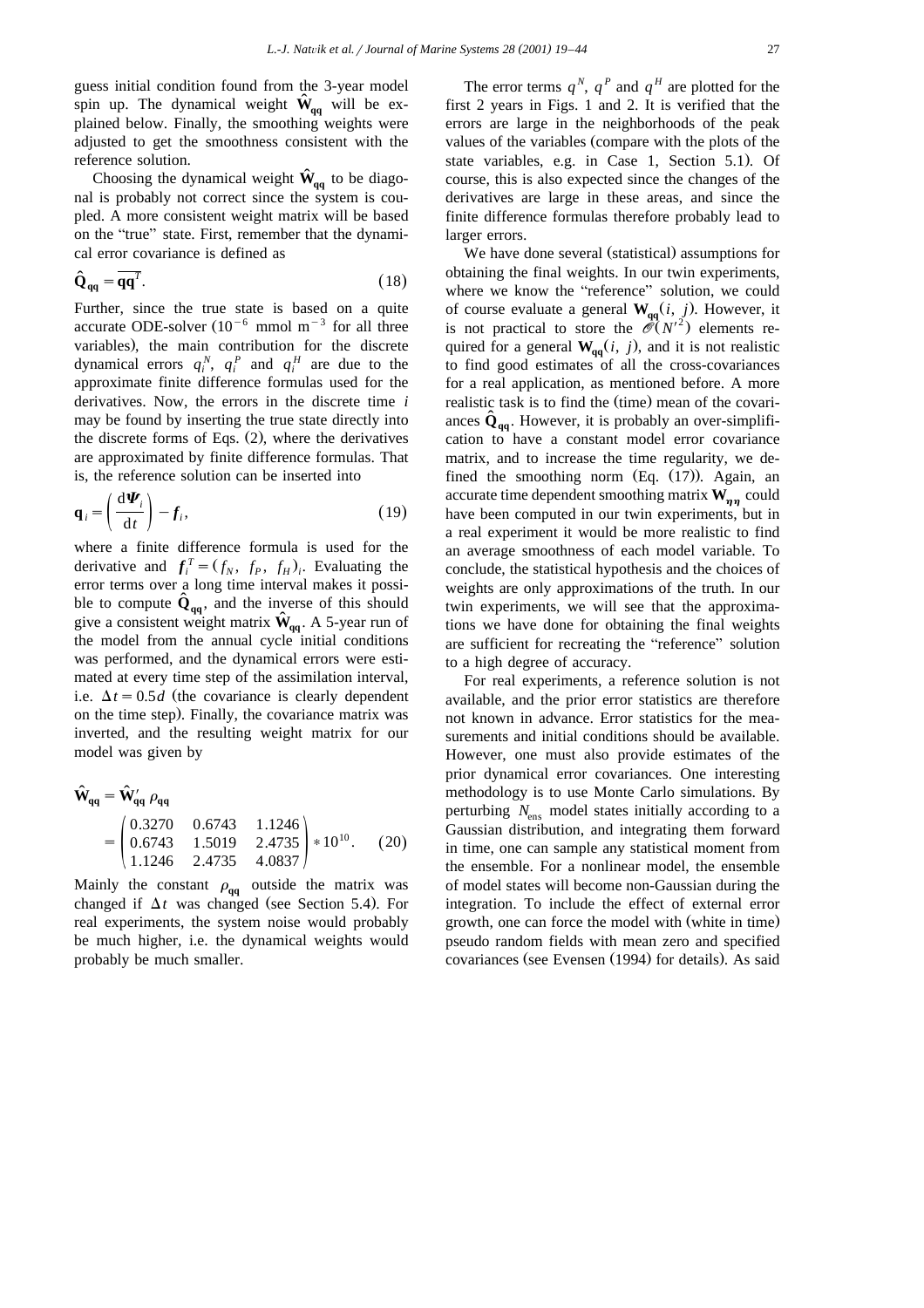

Fig. 1. The mixed layer depth *M* [m]—smooth version (top) and the evaluated misfit term for the *N*-equation [mmol m<sup>-3</sup> day<sup>-1</sup>] (bottom). Molar units are always in terms of nitrogen, although this is not important to the discussion.

before, by using a constant in time dynamical weight matrix, one does only have to store one  $3\times3$  matrix (an average is taken over the time interval). However, the above procedure will require  $N_{\text{ens}}$  model integrations. Experiments indicate that 100–150

members are sufficient (Evensen, 1994), and the CPU time required should be moderate at least for zero- and one-dimensional problems. An average smoothness can also be evaluated from the ensemble, or the smoothing weights can be adjusted manually.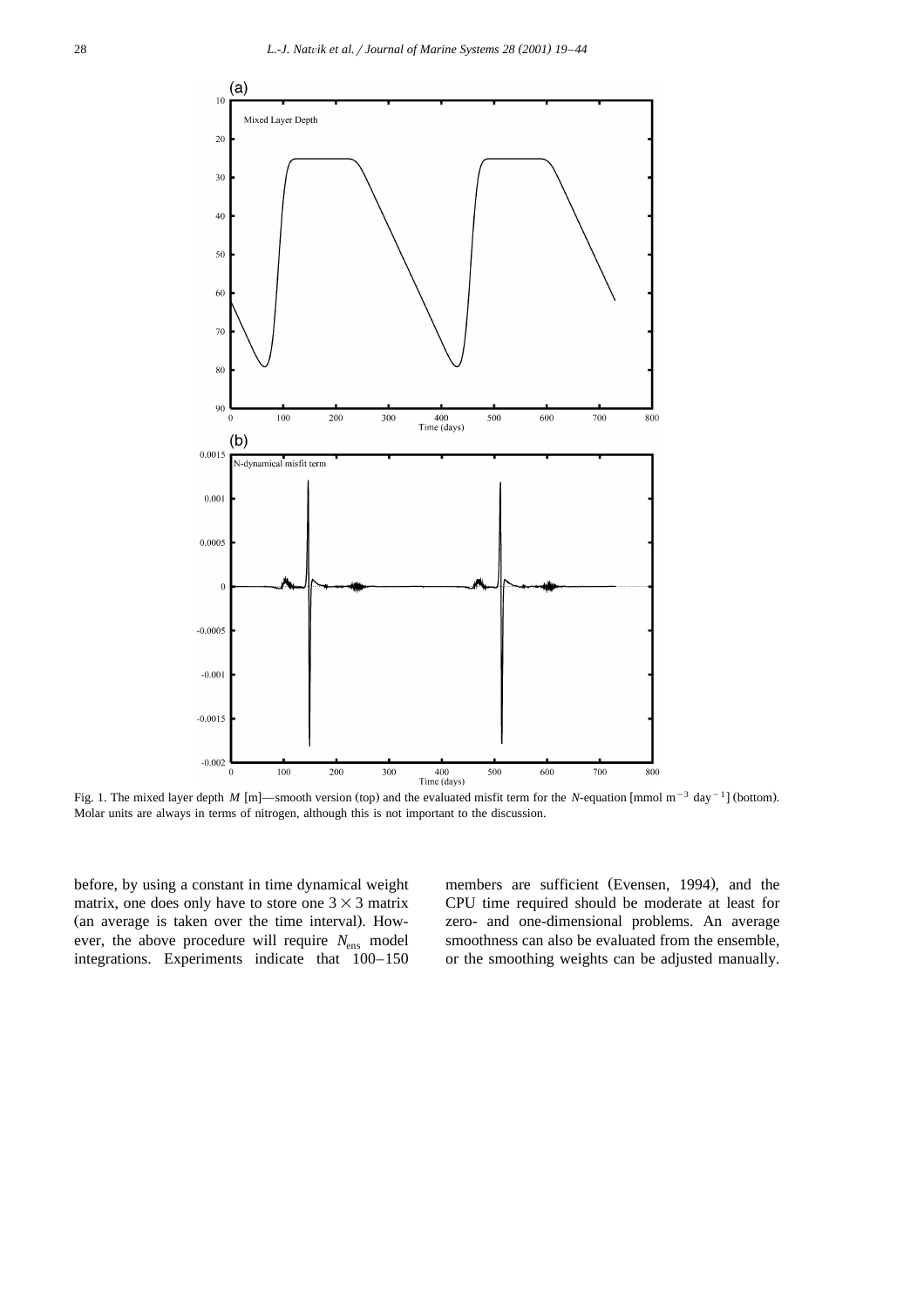

Fig. 2. The evaluated misfit terms for the *P*-equation  $\text{[mmol m}^{-3} \text{ day}^{-1} \text{]}$  (top) and for the *H*-equation  $\text{[mmol m}^{-3} \text{ day}^{-1} \text{]}$  (bottom).

In the next section, results from several data assimilation experiments will be presented.

### **5. Assimilation experiments**

As emphasized before (Section 3), the gradient descent methods may converge to a local minimum

of the penalty function  $\mathscr{J}_{N'}$ . However, if one starts the algorithms close to a global minimum, there is a good chance of not getting trapped in possible local ones. So, one should try to find a starting evolution that is likely to be close to the "true" solution. An objective analysis (OA) estimate will provide such a starting evolution. This is done by performing a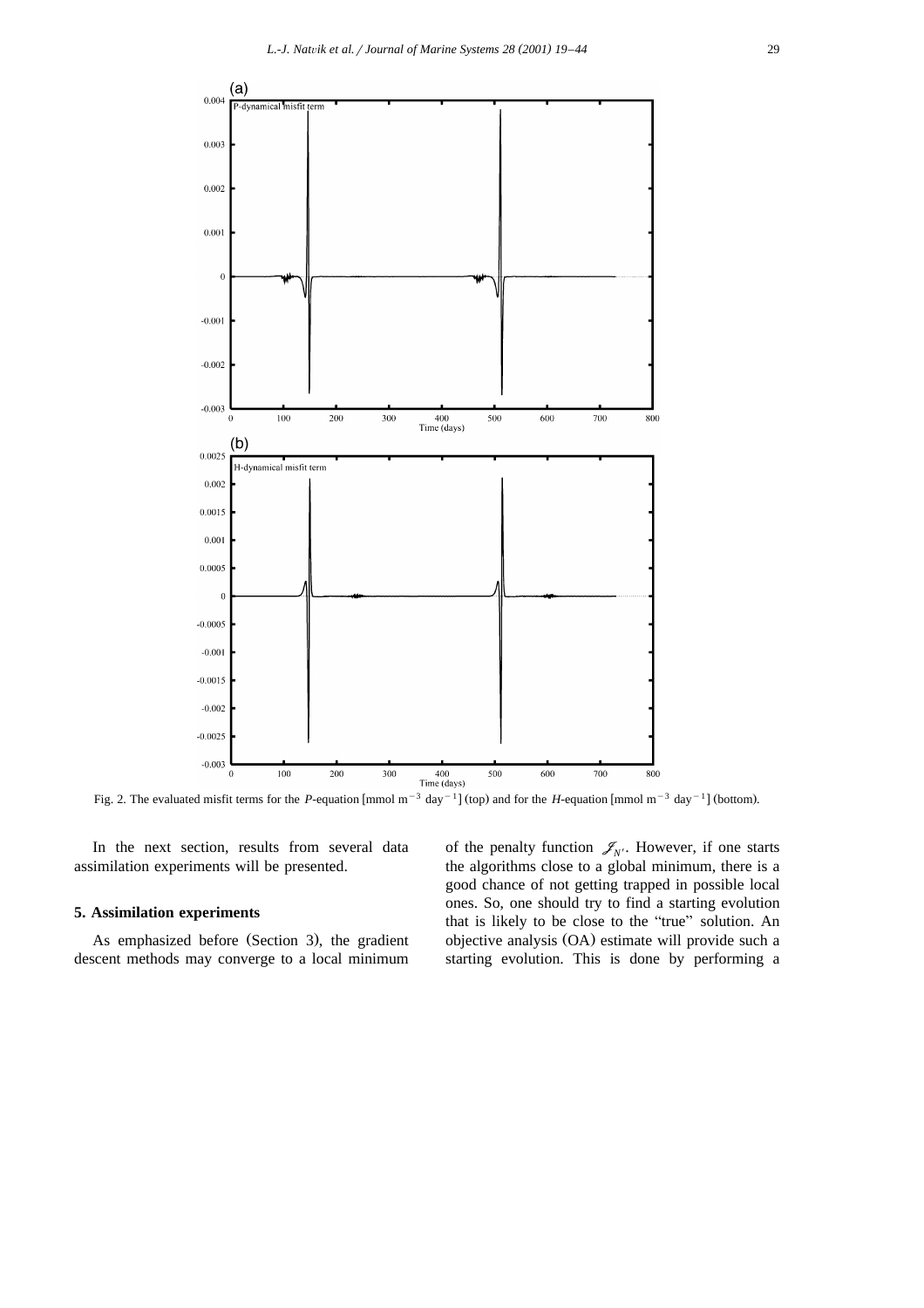spline smoothing algorithm, which can be equivalent to objective analysis, as explained in McIntosh (1990) or Bennett (1992). The OA estimate is found by minimizing a cost function  $\mathcal{K}_{N}$ , which is defined as

$$
\mathscr{K}_{N'}[\boldsymbol{\Psi}] = \sum_{i=1}^{N'} (\boldsymbol{\Psi}_i - \overline{\boldsymbol{\Psi}})^T \mathbf{W}_{fg} (\boldsymbol{\Psi}_i - \overline{\boldsymbol{\Psi}})
$$

$$
+ \mathbf{a}^T \mathbf{W}_{aa} \mathbf{a} + \boldsymbol{\epsilon}^T \mathbf{w} \boldsymbol{\epsilon} + \Delta t \sum_{i=1}^{N'} \boldsymbol{\eta}_i^T \mathbf{W}_{\eta \eta} \boldsymbol{\eta}_i,
$$
(21)

where  $\overline{\Psi}$  is the mean and  $W_{fg}$ , which is symmetric and positive definite, is the first guess weight matrix (the values are given in Table 2). Note that the new term  $\sum_{i=1}^{N'} (\Psi_i - \overline{\Psi})^T \mathbf{W}_{f_\rho} (\Psi_i - \overline{\Psi})$  is quadratic, and that  $\mathcal{K}_{N'}$  is positive definite and quadratic and therefore has a unique global minimum. Minimizing  $\mathcal{K}_{N'}$  leads to an estimate which is close to the data, the initial conditions and the first guess or mean. For more information on objective analysis and smoothing splines, see e.g. McIntosh (1990) or Bennett  $(1992)$ .

In all experiments described in this section, an OA estimate is used as a starting evolution when minimizing the weak constraint cost functional  $\mathscr{J}_{N}$ . The different cases are summarized in Table 3.

# *5.1. Case 1: the basis case*

The time interval was chosen to cover 2 years, i.e.  $t \in [0,730]$ , and a resolution of 0.5*d* was used. Further, the data set was chosen such that the characteristic patterns of the variables were recognized, i.e. all variables were measured at 44 discrete time points, which means  $\Delta t_{obs} \approx 17d$ .

Both GSD and FR were used for finding the OA estimate. Fig. 3 shows the evolution of the cost function for the two methods, note that the FR

Table 3 Description of the cases

| Case           | Measured | $\Delta t_{\rm obs}$ | T'    | Resolution $(\Delta t)$ |
|----------------|----------|----------------------|-------|-------------------------|
| $\mathbf{1}$   | N, P, H  | 17d                  | 730d  | 0.5d                    |
| 2A             | N. P. H  | 20d                  | 730d  | 0.5d                    |
| 2B             | N, P, H  | 50d                  | 730d  | 0.5d                    |
| 3              | P        | 5d                   | 730d  | 0.5d                    |
| $\overline{4}$ | N, P, H  | 20d                  | 2190d | 0.7d                    |

algorithm has much better convergence properties than the GSD algorithm. Therefore, the FR method was preferred in the rest of the assimilation experiments (see also Minoux (1986).

From Fig. 3 it is seen that the estimates start far from the measurements and the initial conditions (the routine was started from constant values of *N*, *P* and  $H$ ). Further, the figure suggests that the OA estimates are closer to the measurements and the initial conditions than the starting state, but further from the first guess (we used the mean as a first guess, see Eq.  $(21)$ ). The wave pattern that can be seen in the cost function, especially for the initial part, is caused by the 400th iteration restarts in the FR algorithm.

The weak constraint cost function and the assimilation results are shown in Figs. 4 and 5, and the results are found to be quite satisfactory. The weak constraint estimate is very close to the reference solution, and the information from the dynamics is used to reproduce the peaks in the spring bloom of phytoplankton and zooplankton. Further, it is seen that the largest errors are at locations where the second derivatives are large, and this may be expected since the errors of using the finite difference formulas are larger in these areas. The FR method was able to overcome the strong nonlinearities in the dynamics. When starting the algorithm from the reference solution instead of from the OA estimates, it converged to the same value of the cost as found before, and thus the global minimum had been found.

The weak constraint estimates are further from the reference solution close to  $t=0$  than in the rest of the time interval. This is, however, not regarded as a major weakness, since the reduced accuracy only affect the boundary domain of the assimilation interval. This can be more easily seen in Case 4 (and also in Case 2A), see Fig.  $6$  or Fig.  $9$ .

# *5.2. Case 2: reducing the number of measurements*

In this case, the sensitivity with respect to the data density is investigated. It must be expected that the dynamics will dominate for a poor data set, and convergence to a local minimum of the cost may be the result.

Instead of investigating the sensitivity with respect to data density, we could of course have fo-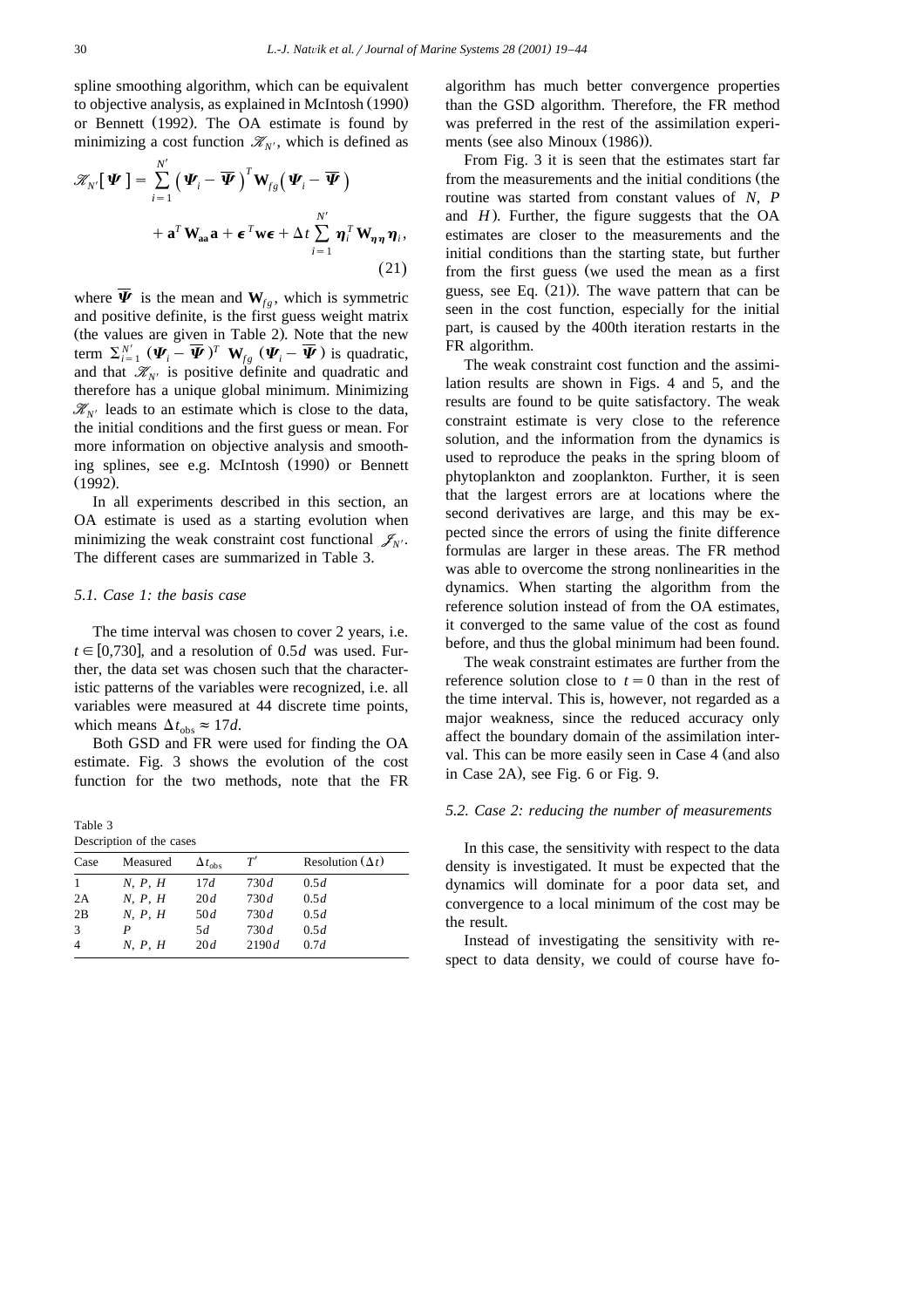

Fig. 3. Case 1; The evolution of the cost function for finding the OA estimate with GSD (top) and FR (bottom). Notice the very slow convergence of GSD.

cused more on the sensitivity with respect to the amount of noise added to the data. Both approaches will eventually cause the dynamics to dominate, and thus have an equivalent effect on the gradient descent routine. We chose the former approach for convenience.

# *5.2.1. Case 2A*

First, the measurement density was reduced by about 20%, i.e.  $\Delta t_{obs} \approx 20 d$ . Apart from this, the case is similar to Case 1. Of course, whenever the measurement density is changed, a new OA estimate has to be found. Further, this estimate must be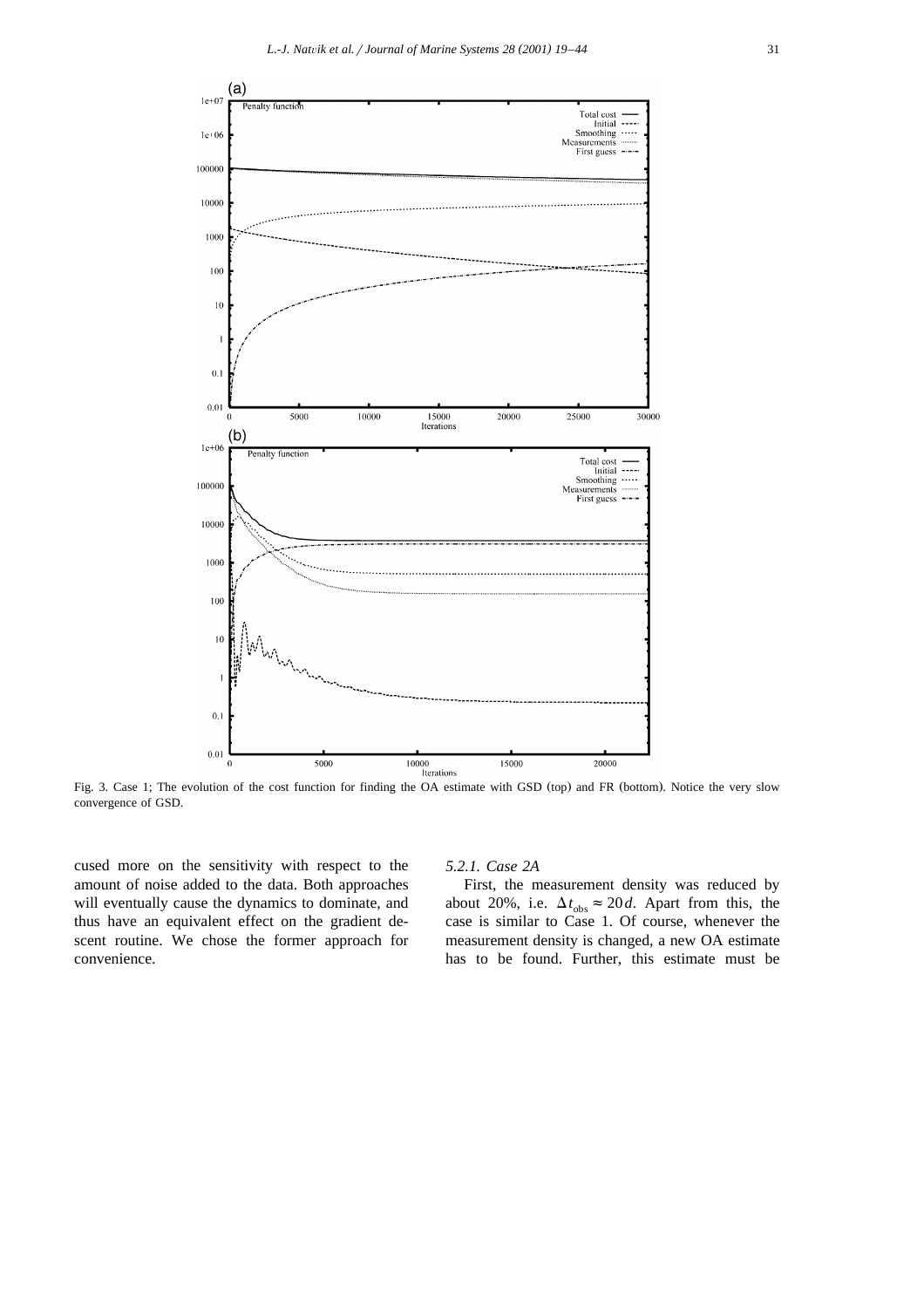

Fig. 4. Case 1; The evolution of the weak constraint cost function (top) and the weak constraint estimate for nutrients *N* [mmol m<sup>-3</sup>] (bottom).

expected to be poorer because the density has been reduced.

The results were, in fact, quite good also in this case, and convergence was obtained from the OA estimate. The final value of the cost function was compared to the corresponding value after some iterations when using the reference solution as the starting state. These values were found equal, i.e. the algorithm converged to the global minimum. The inverse estimates of phytoplankton and zooplankton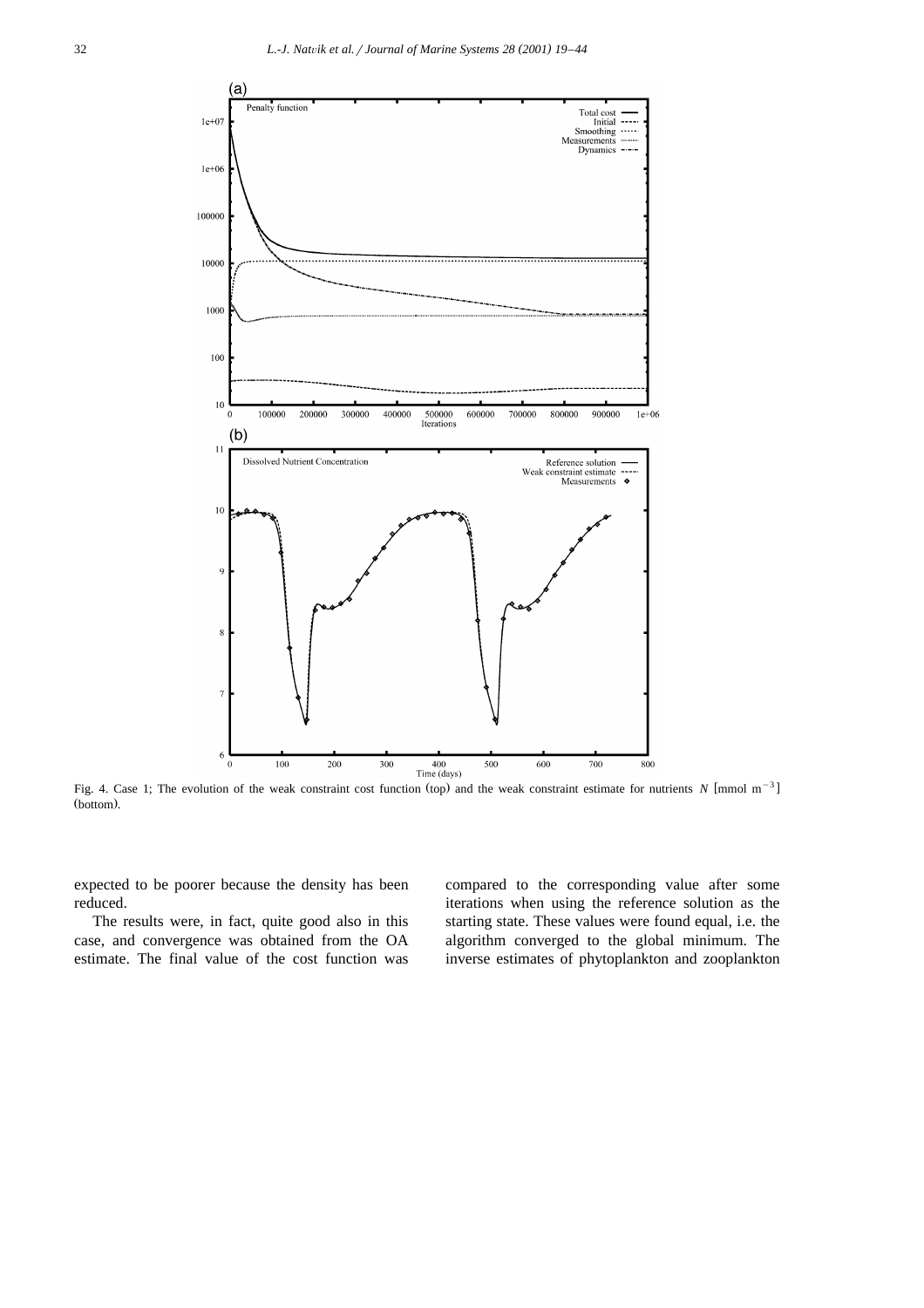

Fig. 5. Case 1; The weak constraint estimate for phytoplankton *P* [mmol m<sup>-3</sup>] (top) and herbivores *H* [mmol m<sup>-3</sup>] (bottom).

are given in Fig. 6. The convergence was a little slower than in Case 1  $(10-20\%)$ , and the weak constraint estimates were a little poorer, especially around the peaks (see Fig. 6). Still, the results are found to be quite satisfactory; the weak constraint estimate is very close to the reference solution.

Also when we chose  $\Delta t_{obs} \approx 35d$ , satisfactory results were found.

# *5.2.2. Case 2B*

Now, the measurement density was reduced to  $\Delta t_{obs} \approx 50d$ . The weak constraint results found in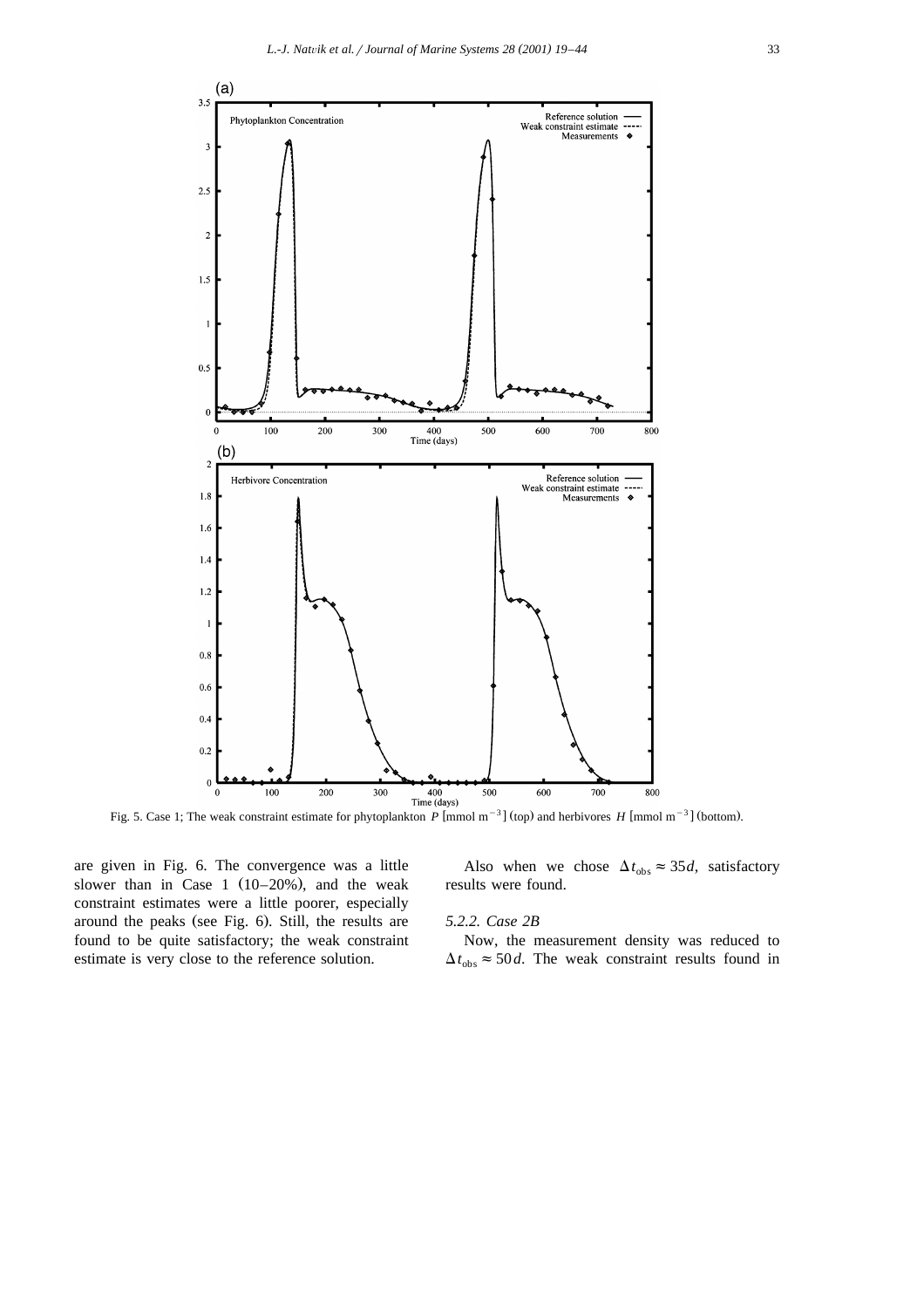

Fig. 6. Case 2A; The weak constraint estimate for phytoplankton *P* [mmol m<sup>-3</sup>] (top) and herbivores *H* [mmol m<sup>-3</sup>] (bottom).

this case are much poorer than the previous results, phytoplankton and zooplankton are plotted in Fig. 7.

Starting FR from the reference solution and from the OA estimates gave in this case different values of the cost function. Thus, the FR algorithm had only discovered a local minimum of the cost function when starting from the OA estimate. By the nature of the FR search, it must be expected that this method will not be able to find the global minimum when the dynamical term dominate in the penalty function, as mentioned before (Section 3). A too poor data set will clearly allow the nonlinear dynamics to domi-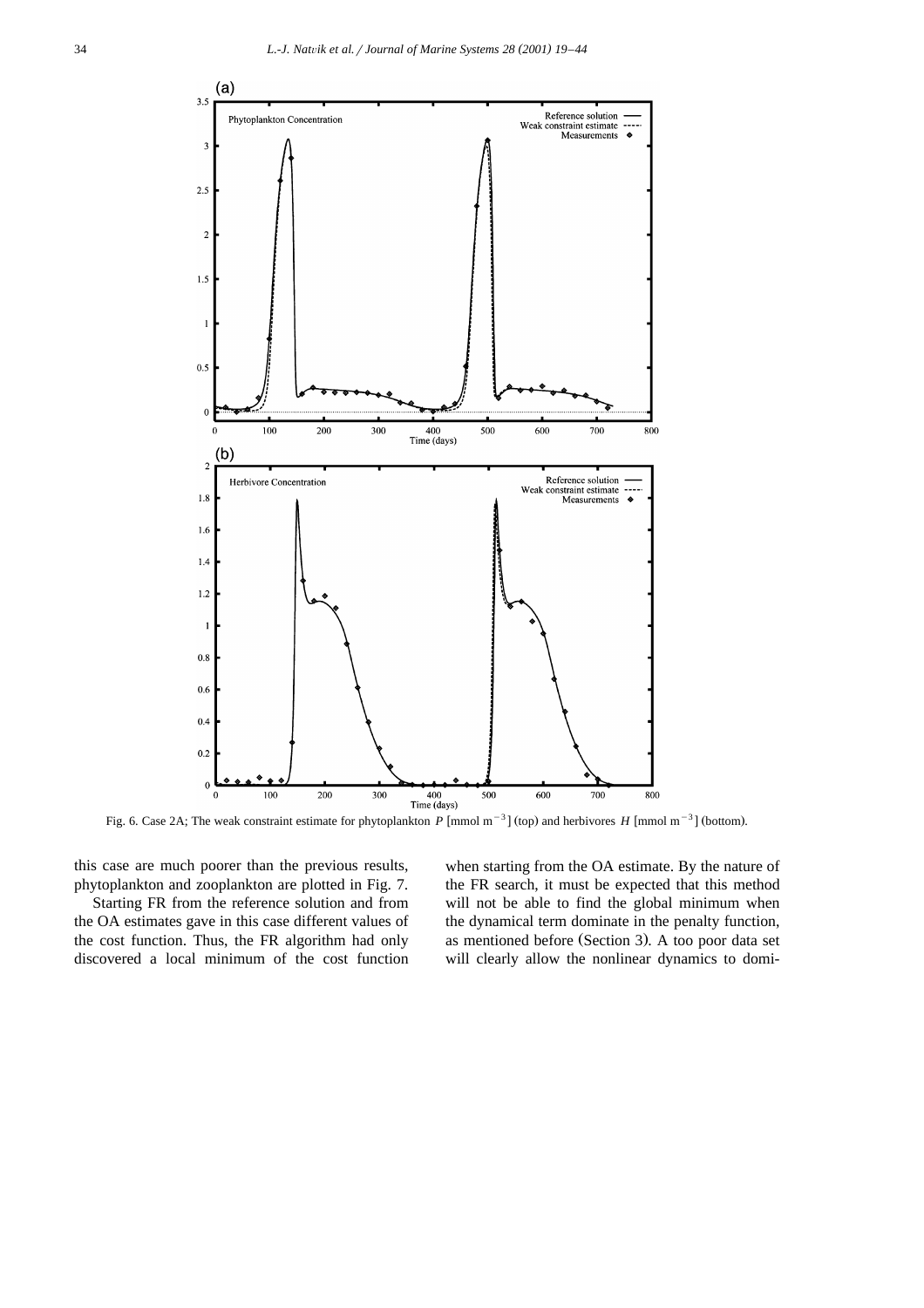

Fig. 7. Case 2B; The weak constraint estimate for phytoplankton *P* [mmol m<sup>-3</sup>] (top) and herbivores *H* [mmol m<sup>-3</sup>] (bottom).

nate and convergence to a local minimum may be the result.

It is worth mentioning that the OA estimate was much poorer in this case because of the lack of data points in the peaks of the reference solution, especially for phytoplankton. This might have caused the weak constraint cost function to converge to a local instead of to the global minimum.

### *5.3. Case 3: measuring only P*

In this case, only one ecosystem variable, *P*, was measured. As stated before (Abstract), there is a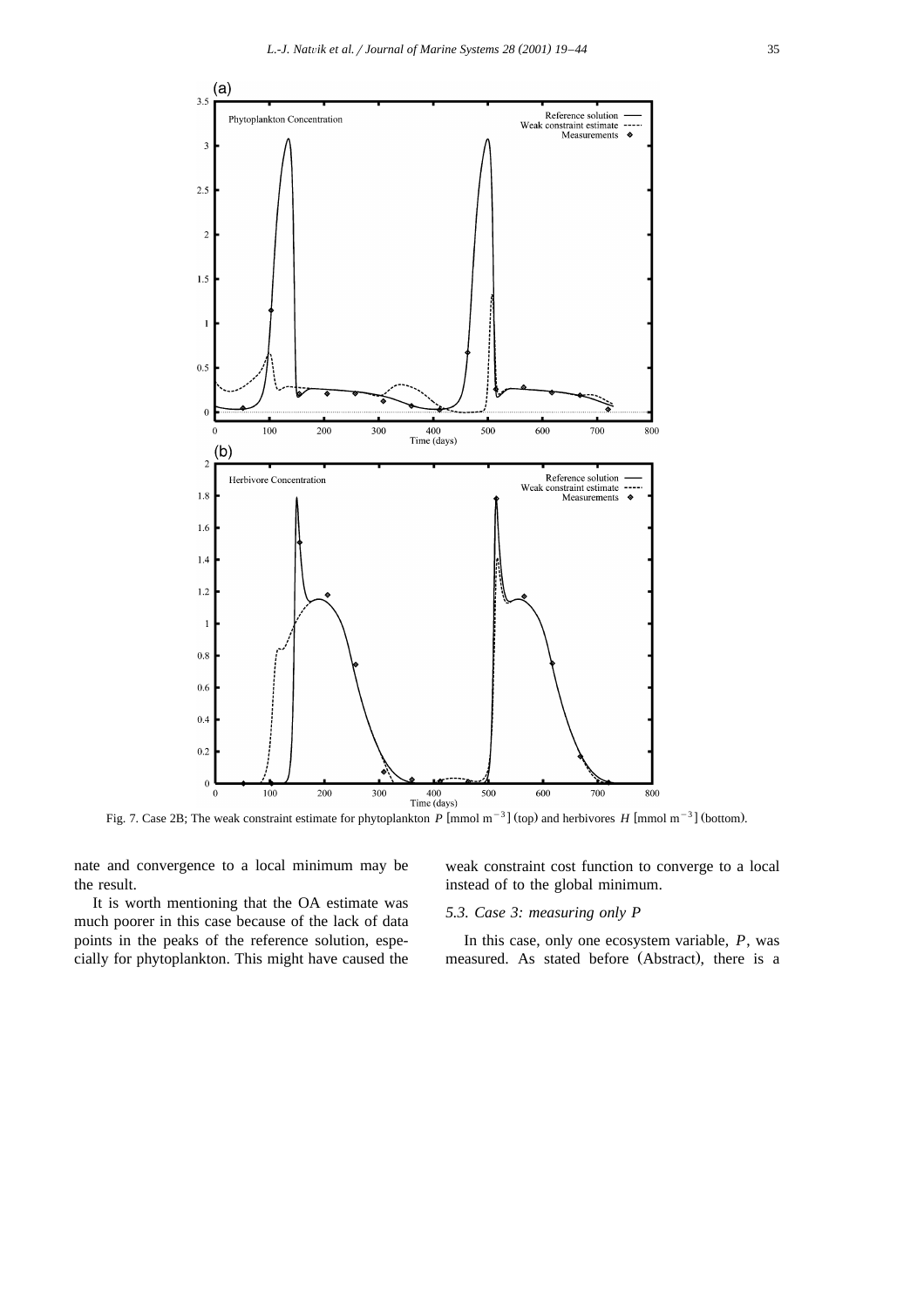large amount of ocean colour data available from earth observation satellites, e.g. SeaWiFS and MOS. These observations give a measure of the colour of the ocean, from which we can deduce chlorophyll concentrations (O'Reilly et al., 1998). This may be

used to provide measurements of phytoplankton, see e.g. Semovski and Woźniak (1995) for information on relationships between chlorophyll *a*, carbon and nitrogen. Because measurements of zooplankton and nutrients may be difficult to provide, it is interesting



Fig. 8. Case 3; The weak constraint estimate for nutrients *N* [mmol m<sup>-3</sup>] (top) and herbivores *H* [mmol m<sup>-3</sup>] (bottom). The weak constraint estimate is hidden behind the reference solution.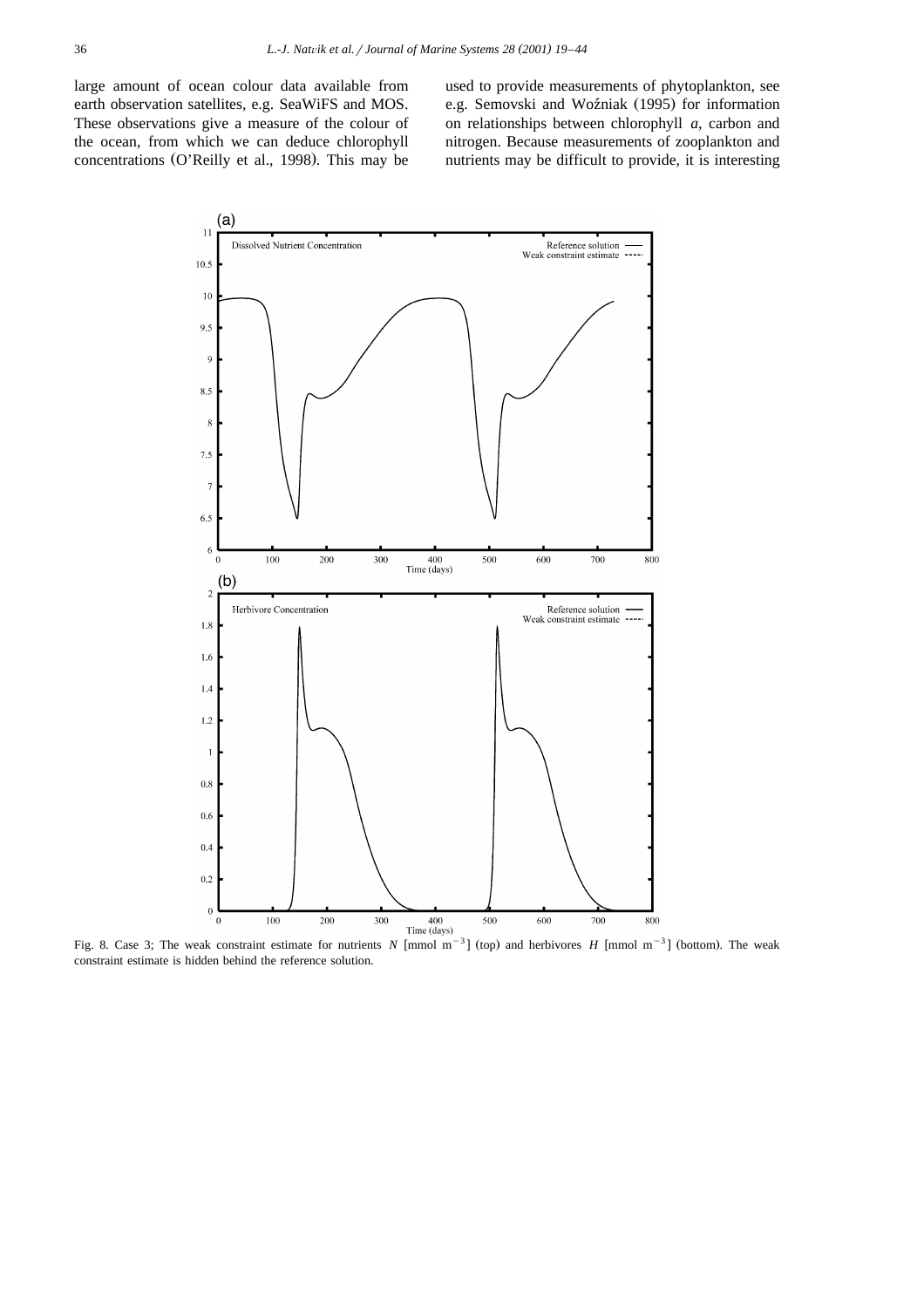to investigate an assimilation for which only the phytoplankton concentration is measured.

Note that the OA estimates cannot be found for the *N* and *H* variables, since these are not measured. The algorithm was started from the OA estimate of  *and from constant values (mean of the* reference solution) of  $N$  and  $H$ .

When the measurement density and the measurement error variance were chosen as in Case 1, the FR algorithm converged to a local minimum. Therefore, we chose  $\Delta t_{obs} \approx 5d$ . Also, we had to reduce the measurement error variance by almost two orders of magnitude to obtain convergence to the global minimum of the cost function  $\mathscr{J}$ .



Fig. 9. Case 4; The weak constraint estimate for phytoplankton *P* [mmol m<sup>-3</sup>] (top) and herbivores *H* [mmol m<sup>-3</sup>] (bottom).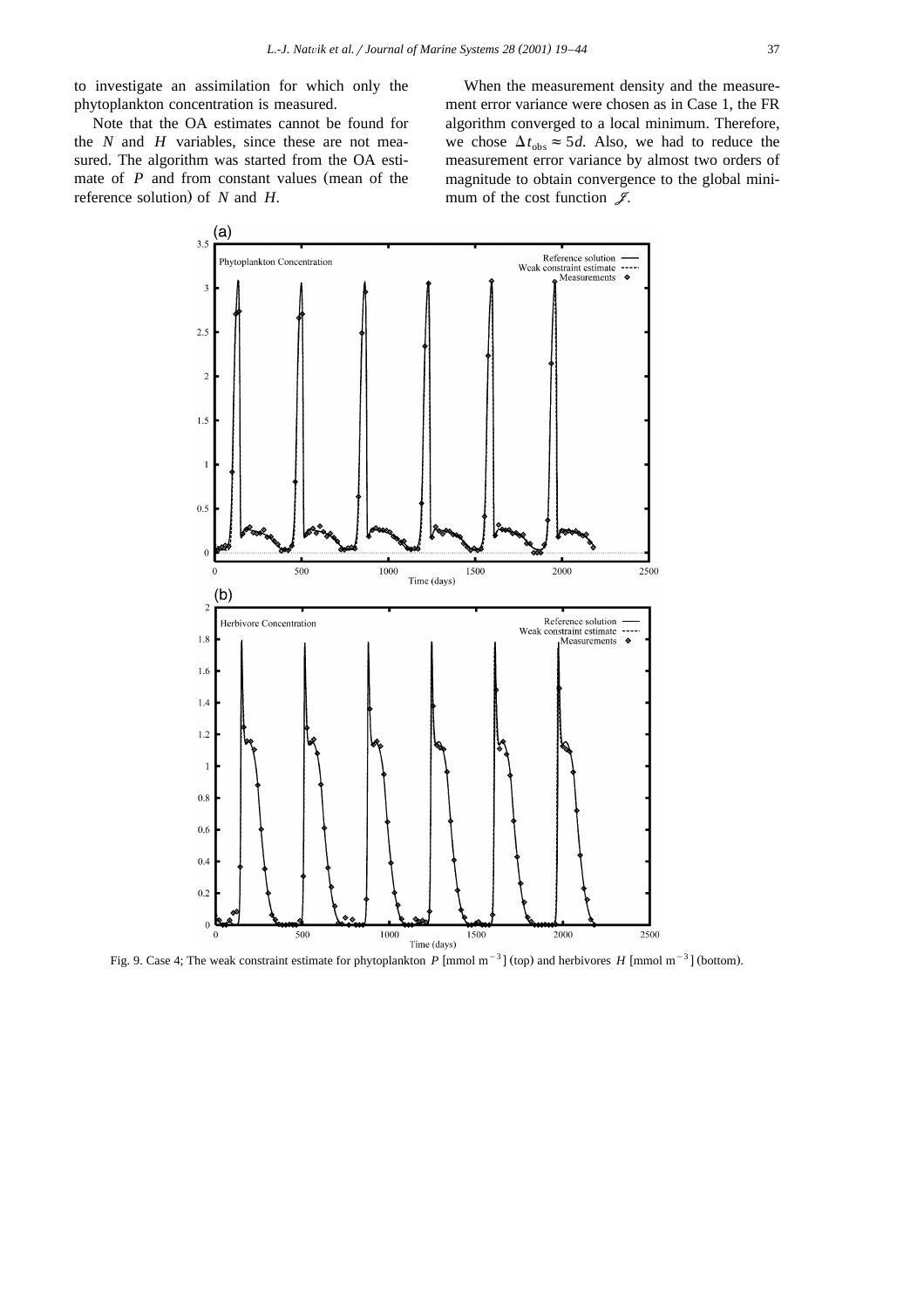The results for nutrients and zooplankton are shown in Fig. 8. The results of this case are highly satisfactory and it is clearly verified that as long as the measurement density is good and the measurement error variance is small for the phytoplankton component, accurate estimates may be provided also for the others.

Our assumptions about the measurement errors and the measurement density are probably not the same as for some real data set, e.g. the measurement errors we have used are probably smaller than the errors of real ocean colour measurements. As said before (Section 5.2), larger errors could cause a gradient descent routine to converge to a local minimum of the cost function. However, if the real data set at the same time is denser than ours, the routine may still be able to locate the global minimum.

#### *5.4. Case 4: increasing the time interval*

In this case, it was investigated how sensitive the inverse estimate was with respect to a larger time interval; it was now increased to cover 6 years, i.e.  $t \in [0,2190]$ . A data density of  $\Delta t_{obs} \approx 20 d$  and a resolution of  $\Delta t = 0.7d$  was chosen. Remember that the dynamical weight matrix being dependent on the time step had to be re-evaluated in this case. As said before (Section 4), mainly the constant part  $\rho_{\text{eq}}$ changed for a new resolution.

Again, FR converged to the global minimum. The results for phytoplankton and zooplankton are given in Fig. 9. It is observed that the results are good also in this case, and this shows the main benefit of using a weak constraint formulation. The strong sensitivity with respect to the initial conditions which is seen in a strong constraint approximation is removed. Miller et al. (1994) used the so-called adjoint method, which solves a variational problem using the model as a strong constraint, with the nonlinear Lorenz model. They proved that the cost function was strongly dependent on even small perturbations in the initial conditions. Further, when increasing the interval over which the minimization was carried out, they found an increasing number of minima in the cost function with respect to the same perturbations in the initial conditions. Thus, the strong constraint approach showed a strong dependence on the initial conditions, and this dependence became increasingly stronger for larger assimilation intervals. This is the main reason for choosing the weak constraint approach here. The variables are by including the dynamics as a weak constraint, allowed to recover from disturbances, and this makes it possible to obtain good results for large intervals. One may say that the dynamics only include information from points not too far away, i.e. a local behavior is seen (Evensen and Fario, 1997).

It has been seen that he quality of the weak constrain estimate was dependent on the data density. However, by studying the figures in the current case, it is believed that the data density could be poorer as long as a reasonably good density is ensured in the intervals of rapid change, i.e. in the spring and early summer.

# **6. Discussion**

The following conclusions are based on the twin experiments presented in Section 5.

The Fletcher and Reeves method (FR) converged in the data assimilation experiments with our simplified ecosystem model. However, it was seen that an ordinary gradient steepest descent search (GSD) converged far too slow to be practical, even for finding the OA estimate in Case 1. The fact that the convergence of GSD probably will be even slower for a one-dimensional model means that this method is inappropriate for future developments.

Our twin experiments demonstrated that satisfactory results may be expected as long as the measurement density is reasonably good. If an assimilation domain is well covered by measurements of reasonably good quality, the penalty function is essentially quadratic (and convex), and the global minimum of the cost function can be reached. To be more specific, the penalty function can only be expected to be essentially quadratic in a domain around the global minimum, so this minimum can be captured only if we start the FR search not too far away from it (in our experiments, an objective analysis estimate was used as a starting state). However, whenever there are few measurements or the measurements contain large errors, the dynamics will dominate and there will be a large possibility of reaching a local minimum or saddle point only. This could have been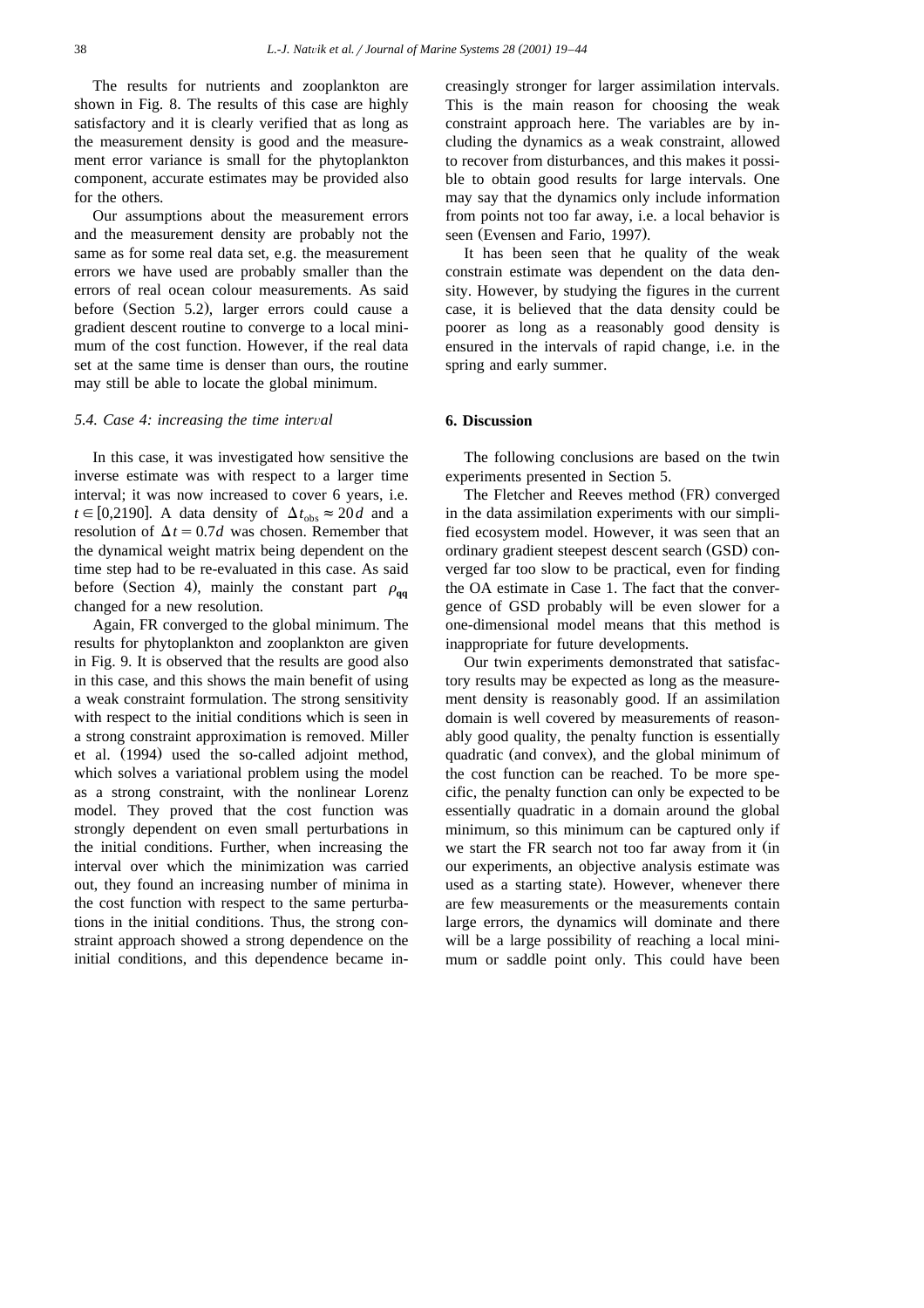solved by using statistical methods, which have a higher probability of tracking the global minimum, see e.g. Kirkpatrick et al. (1983). However, they are much more expensive; often too expensive to be practical (Evensen and Fario, 1997). All data assimilation techniques will of course have problems tracking the true state when a too poor data set is used.

A quite satisfactory result is that the weak constraint estimate did not lose any quality when the time interval was tripled. This is due to the local behavior of the weak constraint formulation, that is, the estimate is only dependent on points not too far away. Thus, a weak constraint estimate is not as crucially dependent on the initial conditions as a strong constraint approximation is, see Miller et al.  $(1994)$  and Evensen and Fario  $(1997)$ .

An inverse estimate close to the reference solution was also obtained when only one of the ecosystem components, phytoplankton, was measured and used (see Case 3). Future marine observation systems will probably mainly consist of remotely sensed ocean colour data. These observations may be used to measure the water content of chlorophyll, which again may be used to deduce phytoplankton concentrations. Thus, for this particular model, it seems possible to obtain satisfactory estimates also for nutrients and zooplankton, by assimilating measurements of the phytoplankton component only. This result is believed to be of major interest when trying to develop future data assimilation systems for the marine environment in the ocean. This example demonstrates the importance of the coupling between the model variables when assimilating measurements of one type. In other models, some variables may be more weakly coupled, and the data assimilation system may only be able to control some ecosystem compartments. One could in this case improve the assimilation system by utilizing measurements of other types. However, for the strongly coupled model variables, measurements of one type should be sufficient.

The reader may have observed that the gradient descent methods do not provide any estimates of the error statistics. However, this could be provided by using a statistical sampling method (Evensen, 1997).

It is believed that FR also will perform well for a one-dimensional ecosystem model. The storage and CPU requirements are moderate also in this case (see

Table 1) although one can expect a worsening in the conditioning of the problem and thus more iterations are required. However, a full three-dimensional application may give considerable problems with computer capacity. The state variable becomes extremely large in this case, and the convergence will probably require too much CPU-time. There is, however, a possibility of solving the problem for small "local" time intervals, and use the final estimates from one interval as initial conditions for the next. However, for operational three-dimensional systems, other techniques should probably be used, e.g. ensemble Kalman filter (Evensen, 1994) or representer techniques (Bennett et al., 1997).

Several of the expressions used in marine ecosystem models may be referred to as semi-empirical, which means that a given curve form is assumed, and certain parameters have to be estimated. It is worth mentioning that it is possible to formulate a combined inverse and parameter estimation problem. For example, assume that the parameter for the maximum grazing rate of zooplankton varies throughout the year, i.e.  $c = c(t)$ . Further, by defining *c* as  $c(t) = c_0(t) + \epsilon_c(t)$ , where  $c_0$  is a first guess and  $\epsilon_c$  is an unknown error, we may include the term  $\int_0^T \int_0^T \epsilon_c(t_1) W_{cc}(t_1, t_2) \epsilon_c(t_2) dt_1 dt_2$  in the penalty function. Parameter estimation experiments are, however, not performed here. In Eknes and Evensen (1997), such a combined inverse and parameter estimation formulation was used to estimate the wind drag and the diffusion coefficient in a one-dimensional Ekman flow model. Evensen et al.  $(1998)$  give a general discussion of parameter estimation problems in dynamical models.

#### **Acknowledgements**

This work has been supported by the EC-MAST-III BASYS project (MAS3-CT96-0058), and also by the research Council of Norway (Programme for Supercomputing) through a grant of computing time.

#### **Appendix A. The model**

This section contains a brief description of the dynamical model, which is a model by Evans and Parslow (1985).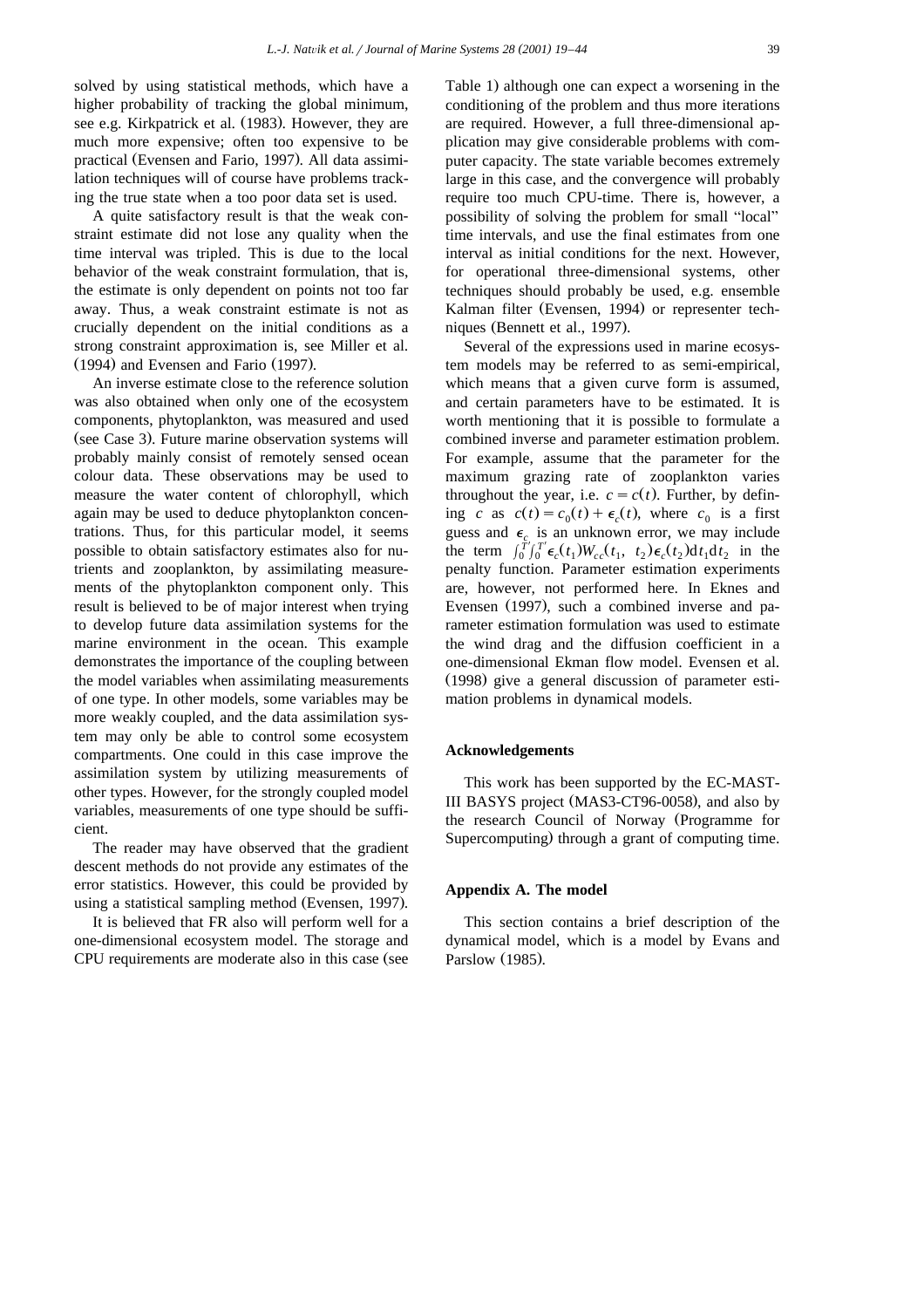The model has already been referred to as zero-dimensional. This means that we assume that the ocean can be divided into two layers; one upper and one lower. In each of these layers all ecosystem components are completely mixed, so their concentrations are constant within each layer and vertical variations are averaged.

Further, our model contains one physical and three ecosystem components. The mixed layer depth *M* is the variable for the thickness of the upper layer, which is the layer we are interested in. Plankton types included are phytoplankton and herbivorous zooplankton, whose concentrations are denoted by *P* and *H*. The last variable *N* holds the concentration of dissolved nutrients, such as nitrogen, silicate and phosphate. The upper layer is the biologically active layer containing both nutrients and plankton, while the lower one is inactive and contains no plankton.

The rate of change of the mixed layer depth is prescribed by a function  $\zeta(t)$ . As the mixed layer deepens, water from the lower layer is mixed into the upper, and nutrients from the two layers are mixed, and phytoplankton and zooplankton in the upper layer experiences a dilution. As the upper layer shallows, no mixing of water takes place in this layer, and nutrient and phytoplankton concentrations do not change while herbivores will be concentrated because they actively "follow" the shallowing of the layer. This *N*, *P* asymmetrical behavior is captured by defining  $\zeta^+(t) = \max(\zeta(t), 0)$ . Diffusion of phytoplankton and nutrients across the mixed layer is modelled by a constant  $m'$ .

The coupled system of model equations for *M*, *N*, *P* and *H* is:

$$
\frac{\mathrm{d}M}{\mathrm{d}t} = \zeta(t),\tag{22}
$$

$$
\frac{dN}{dt} = -\left(\frac{\alpha(t, M, P)N}{j' + N} - r\right)P
$$

$$
+ \frac{m' + \zeta^+(t)}{M}(N'_0 - N), \tag{23}
$$

$$
\frac{dP}{dt} = \left(\frac{\alpha(t, M, P)N}{j' + N} - r\right)P - \frac{c(P - P'_0)H}{K + P - P'_0}
$$

$$
-\frac{m' + \zeta^+(t)}{M}P,
$$
(24)

$$
\frac{dH}{dt} = \frac{fc(P - P_0')H}{K + P - P_0'} - gH - \frac{\zeta(t)}{M}H,\tag{25}
$$

where  $\alpha(t, M, P)$  is the photosynthetic rate of phytoplankton described in Evans and Parslow (1985). (In the calculation of  $\alpha$ , light intensity is included as a physical forcing). The parameters are appropriate to Flemish Cap (east of Newfoundland), they are also given in Evans and Parslow (1985). (Short definitions are given in Appendix C).

The variable *M* above is representing a physical input to the ecosystem variables *N*, *P* and *H*. Normally, the physical part would by itself be a coupled set of differential equations. Further, a data assimilation system should be created for this physical part, and the resulting variables should be used as input for the biochemical equations. Remember that  $\zeta(t)$  is the prescribed function for the deepening or shallowing of the mixed layer depth *M*. This function is only specified to get a simple model describing the annual cycle of the ecosystem components *N*, *P* and *H*.

Evans and Parslow (1985) chose  $\zeta$  as a simple step function of time, and the mixed layer depth *M* was found by a forward integration of  $dM/dt = \zeta(t)$ . We used a shapiro filter to find a smooth version of  $M = M(t)$ , the result is plotted in Fig. 1. Further, we used second order finite difference formulas to estimate  $\zeta$ .

Thus, only the three ecosystem components will be assimilated while the mixed layer depth *M* is regarded as an input parameter dependent of time. By defining  $\Psi^{T}(t) = [N(t), P(t), H(t)]$ , the model Eqs.  $(23)$ – $(25)$  may be written as

$$
\frac{\mathrm{d}\Psi}{\mathrm{d}t} = f(\Psi, t),\tag{26}
$$

where  $f^T = [f_N, f_P, f_H]$  and the vector components represent the right hand sides of each of Eqs.  $(23)$  –  $(25)$ .

#### **Appendix B. The gradient**

This appendix contains some comments on the calculation of the gradient, which was needed for the search direction  $s_i$  in the gradient descent routines described earlier. The details will be left for the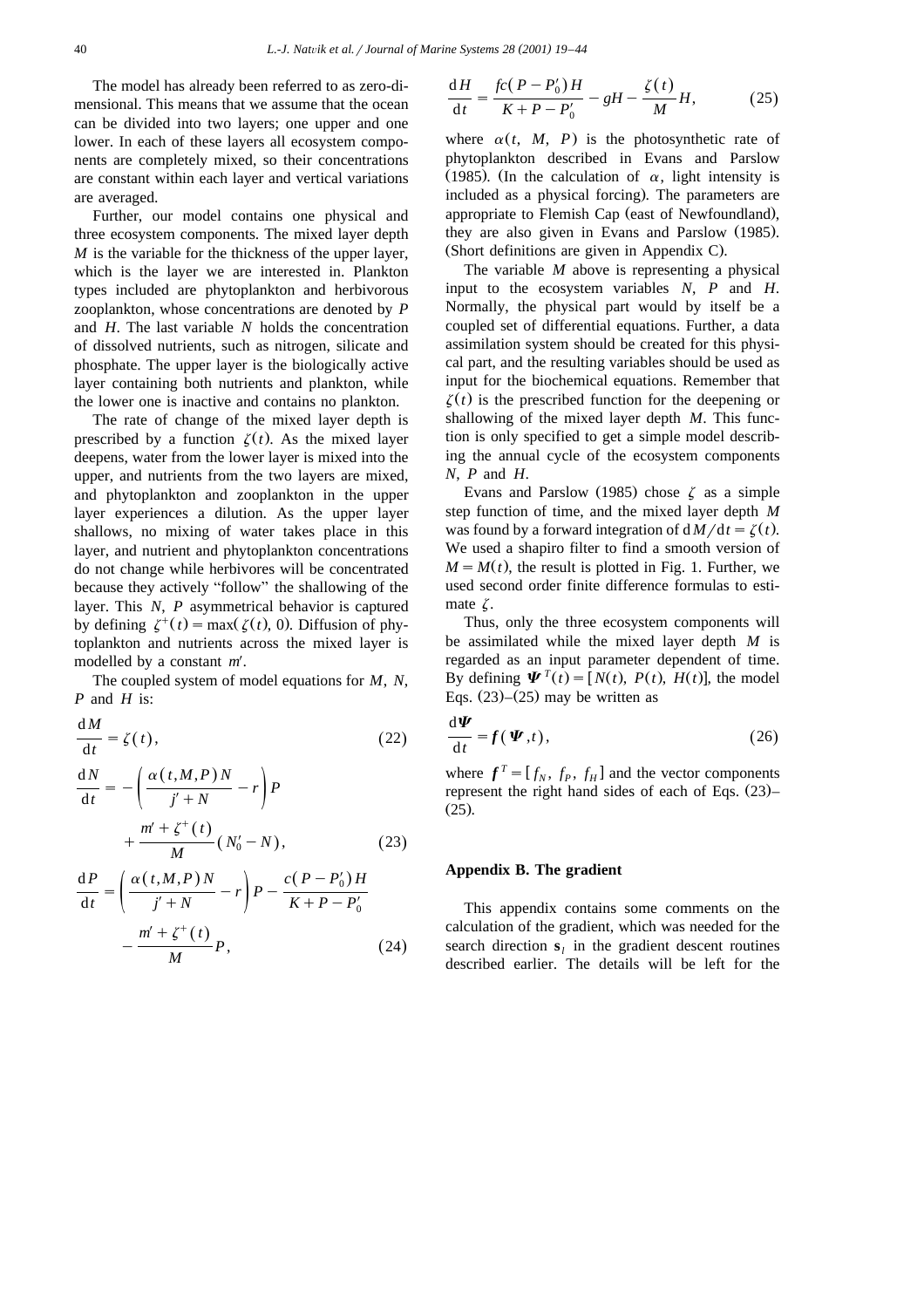reader. Only useful hints, definitions and some prior calculations are given here. As explained in Section 3, the gradient with respect to the discrete *N*, *P* and *H* is needed. Thus, we are now using discrete equations.

First, define an initial part, a model or dynamical part, a measurement part and a smooth field constraint part of the discretized cost function:

$$
\mathscr{J}_{N'}^I = \mathbf{a}^T \mathbf{W}_{\mathbf{aa}} \mathbf{a}, \quad \mathscr{J}_{N'}^D = \Delta t^2 \sum_{i=1}^{N'} \sum_{j=1}^{N'} \mathbf{q}_i^T \mathbf{W}_{qq}(i,j) \mathbf{q}_j,
$$
\n(27)

$$
\mathscr{J}_{N'}^M = \boldsymbol{\epsilon}^T \mathbf{w} \boldsymbol{\epsilon}, \quad \mathscr{J}_{N'}^S = \Delta t \sum_{i=1}^{N'} \boldsymbol{\eta}_i^T \mathbf{W}_{\boldsymbol{\eta} \boldsymbol{\eta}} \boldsymbol{\eta}_i. \tag{28}
$$

Note that the discrete version of the measurement operator  $\mathcal{L}$  is a matrix **L**, which is multiplied with the full discretized state vector  $\psi$ . Now, the derivatives with respect to the full state are evaluated for each of the above parts.

# *B.1. The*  $\nabla \mathscr{J}_{N'}^I$  part of the gradient

By taking the weight matrix  $W_{aa}$  as symmetric, one gets for the derivative of  $\mathscr{J}_{N'}^I$  with respect to the concentration of phytoplankton at the discrete point  $k$  (time),  $P_k$ :

$$
\frac{\partial \mathscr{J}_{N'}^{I}}{\partial P_{k}} = 2 \frac{\partial \mathbf{a}^{T}}{\partial P_{k}} \mathbf{W}_{\mathbf{aa}} \mathbf{a}
$$
\n
$$
= \begin{cases} 2\mathbf{e}_{2}^{T} \mathbf{W}_{\mathbf{aa}} \mathbf{a} & \text{if } k = 1 \\ 0 & \text{if } k > 1. \end{cases}
$$
\n(29)

The derivatives with respect to  $N_k$  and  $H_k$  are similar, but with  $e_2$  interchanged by  $e_1$  and  $e_3$ , respectively  $(\mathbf{e}_1^T = (1, 0, 0), \mathbf{e}_2^T = (0, 1, 0), \mathbf{e}_3^T = (0, 1, 0)$  $(0,1)$ .

# *B.2. The*  $\nabla \mathscr{F}_{N}^{M}$  *part of the gradient*

Again, by using that **w** is symmetric, one gets for the derivative with respect to  $P_k$ :

$$
\frac{\partial \mathscr{J}_{N'}^{M}}{\partial P_{k}} = -2 \left( \mathbf{L} \frac{\partial \boldsymbol{\psi}}{\partial P_{k}} \right)^{T} \mathbf{w} (\mathbf{d} - \mathbf{L} \boldsymbol{\psi})
$$

$$
= -2 \left( \mathbf{L} \, \boldsymbol{\delta}_{\boldsymbol{\psi}, P_{k}} \right)^{T} \mathbf{w} (\mathbf{d} - \mathbf{L} \boldsymbol{\psi}), \tag{30}
$$

where the delta function represents a state vector in which the *k*th element of *P* is one, and all other elements are zero. To be more specific, this delta function chooses the *k*th element of the *P* part of the full state vector  $\psi$  to be one, and the rest to be zero. The other derivatives are similar, but now with the delta functions  $\delta_{\psi, N_k}$  and  $\delta_{\psi, H_k}$ .

# *B.3. The*  $\nabla \mathscr{J}_{N'}^D$  part of the gradient

We use that  $W_{qq}$  is symmetric:

$$
\frac{\partial \mathcal{J}_{N'}^D}{\partial \psi_k} = 2\Delta t^2 \sum_{i=1}^{N'} \sum_{j=1}^{N'} \frac{\partial \mathbf{q}_i^T}{\partial \psi_k} \mathbf{W}_{qq}(i,j) \mathbf{q}_j
$$

$$
= 2\Delta t^2 \sum_{i=1}^{N'} \frac{\partial \mathbf{q}_i^T}{\partial \psi_k} \sum_{j=1}^{N'} \mathbf{W}_{qq}(i,j) \mathbf{q}_j, \qquad (31)
$$

Now, remember that  $\mathbf{q}_n = ((\mathbf{d}\boldsymbol{\Psi}_n)/(\mathbf{d}t)) - \boldsymbol{f}_n$ , where  $\boldsymbol{\Psi}_n^T = (N, P, H)_n$  and  $\boldsymbol{f}_n^T = (f_N, f_P, f_H)_n$ , where  $f_N$ ,  $f_P$  and  $f_H$  are the right hand sides of the model Eqs. (23)–(25). Now, the differentiation of  $q_i$  may be split up as follows:

$$
\frac{\partial \mathbf{q}_i^T}{\partial \psi_k} = \frac{\partial}{\partial \psi_k} \left( \frac{\mathrm{d} \boldsymbol{\varPsi}_i}{\mathrm{d} t} \right)^T - \frac{\partial}{\partial \psi_k} (f_i)^T. \tag{32}
$$

For models with equations of the form  $dx/dt = f(x)$ , we see that the first part will always be the same, while the second is different for different models.

For the first part of Eq.  $(32)$ , remember that  $d\mathbf{\Psi}_i/dt$  is approximated by a finite difference formula. Therefore, taking the derivative with respect to a variable in a particular discrete point will lead to Dirac delta functions with bases at the differentiation point. For example, for  $i \in [2, N' - 1]$ ,

$$
\frac{\partial}{\partial P_k} \left( \frac{dP}{dt} \right) \approx \frac{\partial}{\partial P_k} \left( \frac{P_{i+1} - P_{i-1}}{2\Delta t} \right)
$$

$$
= \frac{\delta_{i+1,k} - \delta_{i-1,k}}{2\Delta t}.
$$
(33)

Note that one sided differences must be used at the end points  $i = 1$  and  $i = N'$ .

The second part of Eq.  $(32)$  involves differentiation of the right hand sides of the model equations. The details are left for the reader.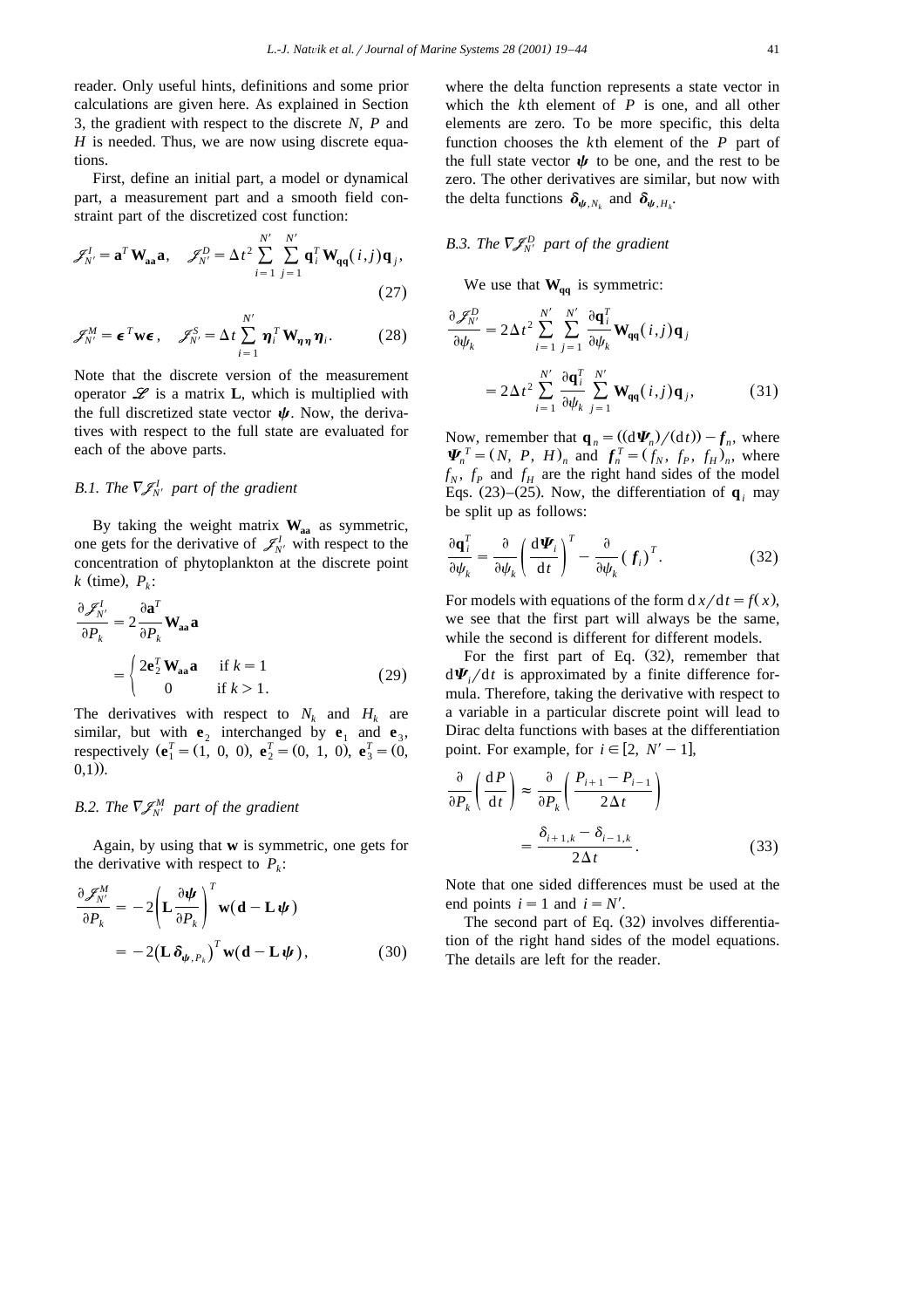Note also that in the expressions above, a general weight function  $W_{qq}(i, j)$  has been used. When the time dependency in the weight is removed, as done here, i.e.  $\mathbf{W}_{\mathbf{q}\mathbf{q}}(i, j) = \hat{\mathbf{W}}_{\mathbf{q}\mathbf{q}} \delta(i - j)$  (see Section 4), all the expressions containing the dynamical weight are simplified in the way that one summation is removed and also a  $\Delta t$  due to the Dirac delta function. For example, the dynamical part of the cost function  $(27)$ is transformed to

$$
\mathscr{J}_{N'}^D = \Delta t \sum_{i=1}^N \mathbf{q}_i^T \hat{\mathbf{W}}_{\mathbf{q}\mathbf{q}} \mathbf{q}_i.
$$
 (34)

# *B.4. The*  $\nabla \mathscr{J}_{N'}^{S}$  part of the gradient

 $\overline{a}$ 

Symmetry of  $W_{nn}$  is used, and we get for the derivative with respect to  $P_k$ :

$$
\frac{\partial \mathcal{J}_{N'}^{S}}{\partial P_{k}} = 2\Delta t \sum_{i=1}^{N'} \frac{\partial \boldsymbol{\eta}_{i}^{T}}{\partial P_{k}} \mathbf{W}_{\boldsymbol{\eta}\boldsymbol{\eta}} \boldsymbol{\eta}_{i}
$$

$$
= 2\Delta t \sum_{i=1}^{N'} \frac{\partial \boldsymbol{\eta}_{i}^{P}}{\partial P_{k}} \mathbf{e}_{2}^{T} \mathbf{W}_{\boldsymbol{\eta}\boldsymbol{\eta}} \boldsymbol{\eta}_{i}.
$$
(35)

Finite difference approximations are used for the second derivatives, and again one gets Dirac delta functions with bases at point *k*. The details are left for the reader.

#### **Appendix C. List of symbols**

- *M*<sub>obs</sub> Number of observations.
- *M* Mixed layer depth.
- *N* Concentrations of nutrients.
- *P* Concentrations of phytoplankton.
- *H* Concentrations of herbivores.
- $\Psi$  State vector containing *N*, *P* and *H*.
- $q^N$ ,  $q^P$ ,  $q^H$  Unknown dynamical misfit terms for the model equations.
- **q** Vector containing the unknown dynamical misfit terms  $q^N$ ,  $q^P$  and  $q^H$ .
- $f^N$ ,  $f^P$ ,  $f^H$  The right hand sides of the model equations.
- *f* Vector containing the right hand sides of the model equations.
- $N_0$ ,  $P_0$ ,  $H_0$  First guess initial conditions.
- $\Psi_0$  Vector containing  $N_0$ ,  $P_0$  and  $H_0$ .
- $a^N$ ,  $a^P$ ,  $a^H$  Unknown error terms for the initial conditions.
- **a** Vector containing  $a^N$ ,  $a^P$  and  $a^H$ .
- **d** Vector of measurements.
- $\mathcal{L}$  Vector of linear measurement functionals.
- $\epsilon$  Vector of unknown measurement errors.
- $\mathbf{Q}_{\mathbf{q}\mathbf{q}}(t_1, t_2)$  Model error covariance matrix between  $t_1$  and  $t_2$ .
- **Qaa** Error covariance matrix for the initial conditions.
- $w^{-1}$  Error covariance matrix for the measurements.
- $W_{\alpha\alpha}(t_1, t_2)$  Dynamical weight matrix, functional inverse of  $\mathbf{Q}_{\mathbf{q}\mathbf{q}}(t_1, t_2)$ .
- $W_{\text{aa}}$  Initial weight matrix, inverse matrix of  $Q_{\text{aa}}$ .
- **w** Measurement weight matrix, inverse matrix of  $w^{-1}$ .
- $\mathscr{J}[\Psi]$  Weak constraint cost function (penalty function).
- $\delta(t_1 t_3)$  Identity matrix whenever  $t_1 = t_3$ , zero matrix whenever  $t_1 \neq t_3$ .
- $p(\mathscr{J}[\Psi])$  Probability function for  $\mathscr{J}[\Psi]$ .
- $A_{\mathscr{I}}$  Normalizing constant for the probability function  $p(\mathscr{J}[\Psi])$ .
- $\psi$  Full state containing *N*, *P* and *H* in every discrete point.
- *l* Iteration number of the gradient descent routines.
- **s***<sup>l</sup>* Search direction of the *l*th iteration of a gradient descent routine.
- $\lambda$  Step length of the *l*th iteration of a gradient descent routine.
- $N'$  Number of discrete points (time).
- $\mathscr{J}_{N'}$  Discrete version of  $\mathscr{J}$ .<br> $\kappa_1$ ,  $\kappa_2$  Tolerance parameters is
- Tolerance parameters in the Goldstein criteria.
- $\beta$ <sup>l</sup> A weight parameter in the conjugate gradient routine.
- *m* Number of model equations.
- $\delta(i-j)$  Dirac's delta function.
- $\mathscr{J}_{N'}^{S}[\psi]$  The smooth field constraint term of the discrete cost function.
- $\mathscr{J}_{N'}^D$   $[\psi]$  The dynamical term of the discrete cost function.
- $\mathscr{J}_{N'}^M$  [ $\psi$ ] The measurement term of the discrete cost function.
- $\mathscr{J}_{N'}^{I}[\psi]$  The initial term of the discrete cost function.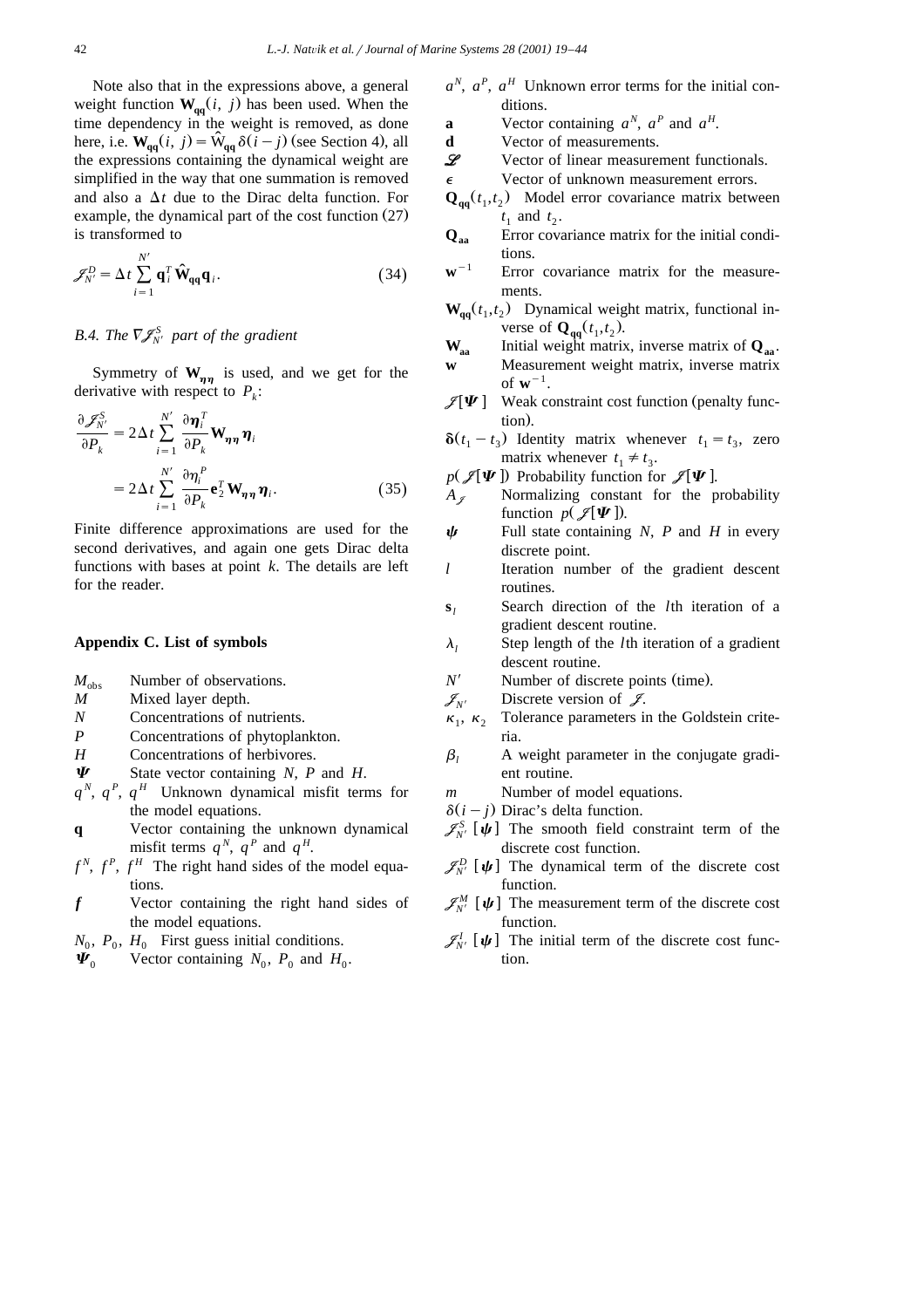- Constant dynamical weight matrix.
- Constant dynamical error covariance matrix.  $\hat{\mathbf{Q}}_{\mathbf{q}\mathbf{q}}^{\mathbf{q}}$ <br> $\hat{\mathbf{Q}}_{\mathbf{q}\mathbf{q}}^{\mathbf{q}}$
- Part of  $\hat{\mathbf{W}}_{\mathbf{q}\mathbf{q}}$ .<br>Part of  $\hat{\mathbf{W}}_{\mathbf{q}\mathbf{q}}$ .

 $\rho_{qq}$  Part of  $\hat{W}_{qq}^{qq}$ .

- $\eta^N$ ,  $\eta^P$ ,  $\eta^H$  Second order derivatives of the model variables.
- $\eta$  Vector which contains  $\eta^N$ ,  $\eta^P$  and  $\eta^H$ .
- $W_{nn}$  Matrix containing the smoothing weights.
- $\mathcal{K}_{N'}$  Spline smoothing cost function.<br>W<sub>f8</sub> First guess weight matrix.
- $W_{fg}$  First guess weight matrix.<br> $\Delta t$  Time between discrete point
- Time between discrete points.
- $\Delta t_{\rm obs}$  Time between observations.
- $\zeta(t)$  The prescribed change of the mixed layer depth *M*.
- $\zeta^+(t)$   $\zeta$  $t^{+}(t) = \max (\zeta(t),0).$
- $\alpha$  (*t*, *M*, *P*) Photosynthetic rate of phytoplankton.  $m'$  Diffusion parameter.
- **L** Discrete measurement operator (matrix).

**e**<sub>1</sub>, **e**<sub>2</sub>, **e**<sub>3</sub> **e**<sub>1</sub><sup>*T*</sup> = (1, 0, 0), **e**<sub>1</sub><sup>*T*</sup> = (0, 1, 0), **e**<sub>1</sub><sup>*T*</sup> = (0, 0, 1).

- $\delta_{\psi, N_k}, \ \delta_{\psi, P_k}, \ \delta_{\psi, H_k}$  Delta functions which choose one of  $N_k$ ,  $P_k$  or  $H_k$  of  $\psi$ .
- *T'* End of time interval.
- $\psi_k$  State vector element.
- *j* Uptake half saturation (phytoplankton).
- *r* Plant metabolic loss.
- $N_0'$ Deep nutrients.
- *c* Maximum grazing rate (herbivores).
- *f* Grazing efficiency (herbivores).
- *K* Grazing half saturation (herbivores).
- $P'_{0}$ Grazing threshold.
- *g* Loss to carnivores.

# **References**

- Apostol, T.M., 1969. Calculus, 2nd edn., vol. 2. Wiley.
- Bennett, A.F., 1992. Inverse Methods in Physical Oceanography. Cambridge Univ. Press, ISBN 0-521-38568-7.
- Bennett, A.F., Thorburn, M.A., 1992. The generalized inverse of a nonlinear quasigeostrophic ocean circulation model. J. Phys. Oceanogr. 22, 213–230.
- Bennett, A.F., Chua, B.S., Leslie, L.M., 1997. Generalized inversion of a global numerical weather prediction model. Meteorol. Atmos. Phys. 60, 165–178.
- Courant, R., Hilbert, D., 1953. Methods of Mathematical Physics, vol. 1. Wiley-Interscience, New York.
- Daley, R., 1991. Atmospheric Data Analysis. Cambridge Univ. Press.
- Eknes, M., Evensen, G., 1997. Parameter estimation solving a

weak constraint variational formulation for an Ekman model. J. Geophys. Res. 102 (C6), 12479-12491.

- Evans, G.T., Parslow, J.S., 1985. A model of annual plankton cycles. Biol. Oceanogr. 3 (3), 327–347.
- Evensen, G., 1994. Sequential data assimilation with a nonlinear quasi-geostrophic model using Monte Carlo methods to forecast error statistics. J. Geophys. Res. 99 (C5), 10143-10162.
- Evensen, G., 1997. Advanced data assimilation for strongly nonlinear dynamics. Mon. Weather Rev. 125, 1342–1354.
- Evensen, G., Fario, N., 1997. Solving for the generalized inverse of the Lorenz model. J. Meteorol. Soc. Jpn. 75, 229–243.
- Evensen, G., Dee, D.P., Schröter, J., 1998. Parameter estimation in dynamical models. In: Chassignet, E.P., Verron, J. (Eds.), Ocean Modeling and Parameterizations. NATO ASI.
- Fasham, M.J.R., Evans, G.T., 1995. The use of optimization techniques to model marine ecosystem dynamics at the JGOFS station at 47°N 20°W. Trans. R. Soc. Lond. Ser. B 348, 203–209.
- Fletcher, R., Reaves, C.M., 1964. Function minimization by conjugate gradients. Comput. J. 7, 149–154.
- Gelb, A., 1979. Applied Optimal Estimation. 5th edn. The Analytic Sciences, ISBN 0-262-70008-5.
- Gill, P.E., Murray, W., Wright, M.H., 1982. Practical Optimization. Academic Press, London.
- Goldstein, A.A., 1967. Constructive Real Analysis. Harper, New York.
- Harmon, R., Challenor, P., 1996. A Markov chain Monte Carlo method for estimation and assimilation into models. Ecological Modelling 101, 41–59.
- Hindmarsh, A.C., 1983. Odepack, a systematized collection of ode solvers. In: Stepleman, R.S. (Ed.), Scientific Computing. North-Holland, Amsterdam, pp. 55–64.
- Hurtt, G.C., Armstrong, R.A. et al., 1996. A pelagic ecosystem model calibrated with BATS data. Deep-sea Res. II 43  $(2-3)$ , 653–683.
- Jazwinski, A.H., 1970. Stochastic Processes and Filtering Theory. Academic Press, New York.
- Kincaid, D., Cheney, W., 1991. Numerical Analysis. Brooks/Cole, ISBN 0-534-13014-3.
- Kirkpatrick, S., Gelatt, C.D., Vecchi, M.P., 1983. Optimization by simulated annealing. Science  $220$  (4598),  $671-680$ .
- Lawson, L.M., Spitz, Y.H., Hoffmann, E.E., Long, R.B., 1995. A data assimilation technique applied to a predator–prey model. Bull. Math. Biol. 57 (4), 593-617.
- Lawson, L.M., Hofmann, E.E., Spitz, Y.H., 1996. Time series sampling and data assimilation in a simple marine ecosystem model. Deep-sea Res. II 43  $(2-3)$ , 625–651.
- Matear, R.J., 1995. Parameter optimization and analysis of ecosystem models using simulated annealing: a case study at station P. J. Mar. Res. 53, 571–607.
- McIntosh, P.C., 1990. Oceanographic data interpolation: objective analysis and splines. J. Geophys. Res.  $95$  (C8),  $13529-13541$ .
- McOwen, R.C., 1996. Partial Differential Equations. Prentice-Hall, ISBN 0-13-121880-8.
- Miller, R.N., Ghil, M., Gauthiez, F., 1994. Advanced data assimilation in strongly nonlinear dynamical systems. J. Atmos. Sci. 51 (8), 1037-1056.